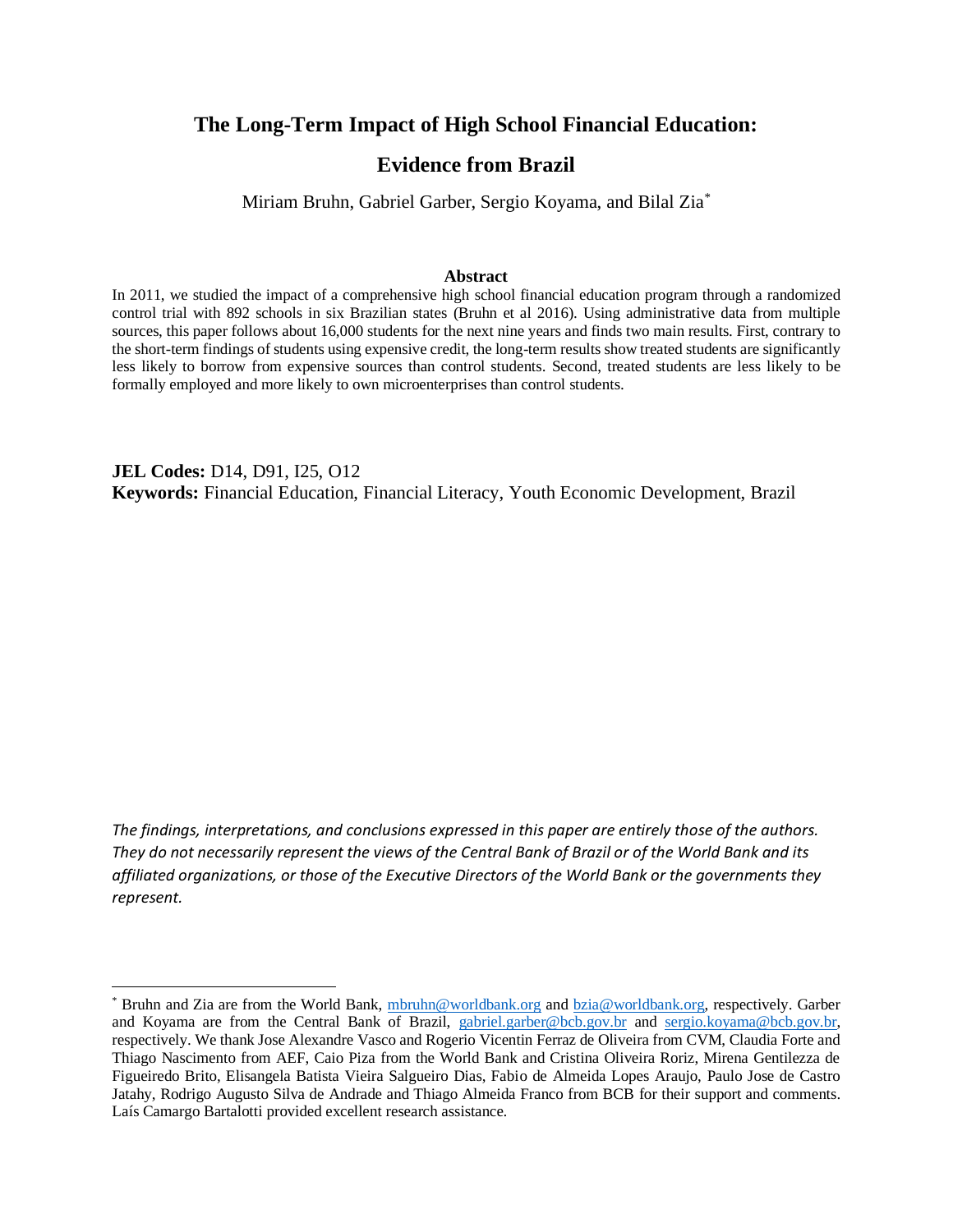## **1. Introduction**

At least 64 countries around the world are implementing or planning national strategies for financial education (OECD 2015). Many of these strategies involve teaching financial education in schools. Proponents of this approach argue that school financial education guarantees broad coverage and reaches individuals at a stage in life where they are particularly receptive to learning and forming behavioral patterns (e.g., Bruhn et al. 2014; Lusardi et al. 2010; Frisancho 2021; Lührmann et al. 2018). Opponents claim that "requiring schools to spend time and money teaching financial literacy is a worse financial decision than any that those high-schoolers are likely to make anytime soon," pointing out that effects on financial behavior seem to be small and are uncertain in the long-run (Ogden 2019).

While the literature on school financial education has expanded during recent years, we still know very little about the effects of these programs on long-term financial behavior. A meta-analysis of 37 studies measuring the effect of school financial education programs for children and youth concludes that the programs had strong effects on financial knowledge, and weaker but still statistically significant effects on financial behavior (Kaiser and Menkoff 2020). However, most studies measure only short-term effects of financial education, less than a year following the intervention. In fact, the metanalysis suggests that the effects of school financial education decline over time (in a timeframe of up to 80 weeks), which may be because people forget what they were taught (see also Fernandes et al. 2014).<sup>1</sup> Another literature review likewise concludes that financial education for students has "a positive effect on short-term financial knowledge and awareness of the young, but there is no proven evidence on long-term behavior" (Entorf and Hou 2018).

This paper starts to fill the evidence gap by studying the long-term effects of a comprehensive high-school financial education program in Brazil. The program was implemented during a 17 month period across the 2010 and 2011 academic years. Bruhn et al (2016) measured the shortterm effects of the program in a randomized control trial spanning 868 public high schools in six Brazilian states and approximately 25,000 students, with a baseline and two follow-up surveys conducted in 2010 and 2011. Half the schools were randomly selected to receive teacher training and financial education textbooks, which they integrated into the existing curriculum during the two last years of high school, i.e., the second and third years. Control group schools did not receive training or materials but participated in the surveys. Students in the randomized control trial graduated high school at the end of the program and the control group was never exposed to the financial education program.

The short-term effects measured in Bruhn et al (2016) showed increased financial knowledge, as well as positive effects on savings attitudes, self-reported saving up for purchases, money management, and budgeting. On the flip side, the program also led to significantly greater use of expensive financial products such as credit cards, and a higher likelihood of being behind on credit repayments, likely because the program tried to inform students about these products but did not

 $1$  An exception is Frisancho (2021), who examines credit bureau data for up to three years after a financial literacy intervention started in Peruvian high schools (corresponding to one to two years after the students graduated). The intervention led to less borrowing for students in some subgroups.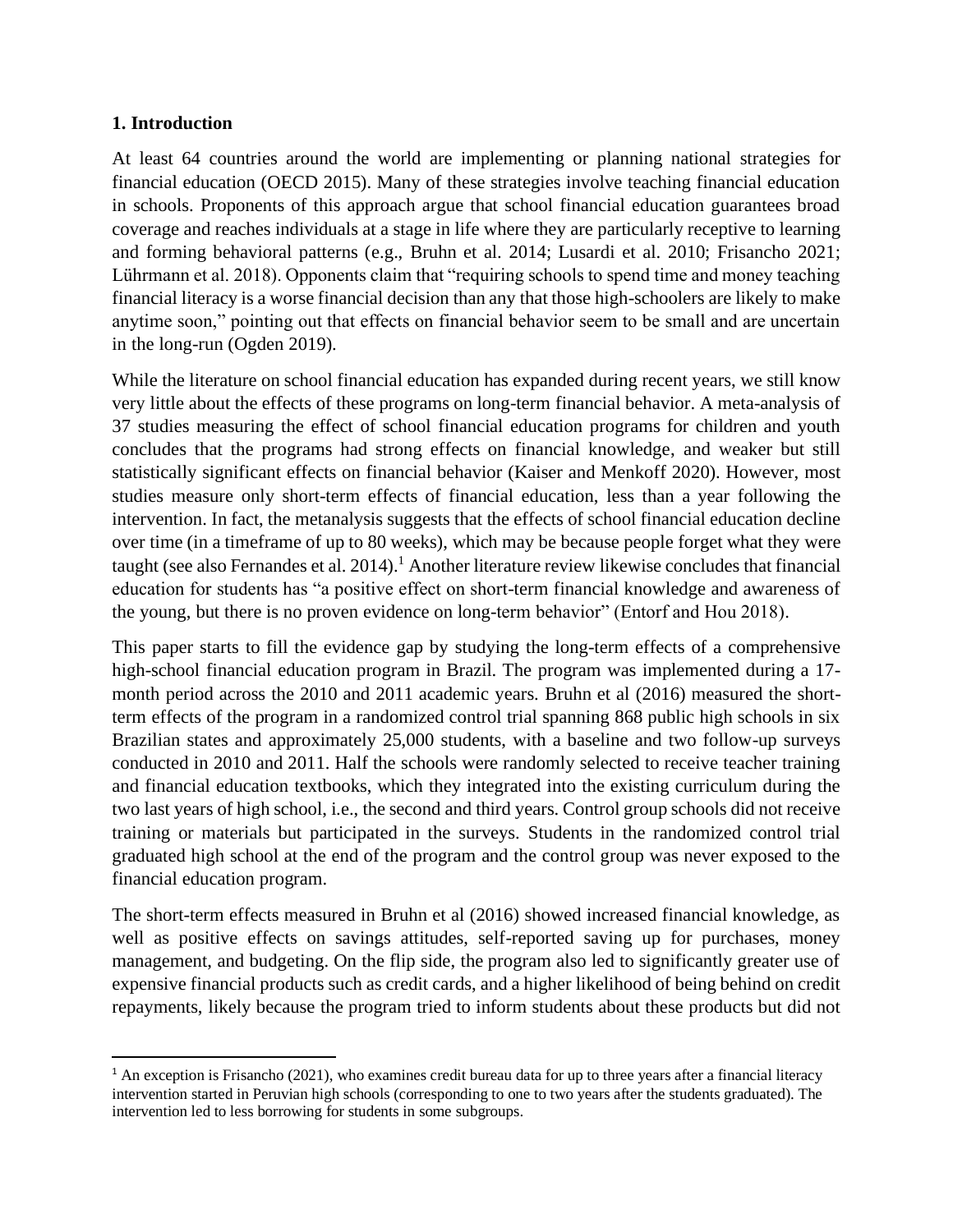actively discourage their use. Finally, administrative data showed that the program also increased the grade passing rate, i.e., led fewer students to have to repeat a school year.

We now study the effects of this same high-school financial education program on students' financial and labor market outcomes, up to nine years after the program ended (and students graduated high school).

Based on students' name and age, we obtained the taxpayer identification number (CPF) for nearly 16,000 students in the original sample, which included close to 35,000 students in total (although not more than 25,000 students in any given survey). The percentage of students for whom we found a CPF is 44.27 percent in the treatment group and 46.02 percent in the control group. The small difference in percentage of CPFs found across the treatment and control group is statistically significant at the 10 percent level. Nevertheless, the baseline characteristics from the 2010 survey are balanced across the treatment and control groups in the sample of 16,000 student with a CPF. We then use the CPF to consult administrative data housed at the Central Bank of Brazil (BCB). This data includes bank account ownership (but not account balances), use of various credit products, as well as information on formal employment status and formal microenterprise ownership. We follow students until February 2020, just before the COVID-19 pandemic hit Brazil.<sup>2</sup> To the best of our knowledge, ours is the first study to present long-term evidence on the effectiveness of financial education via a large, randomized control trial, and to jointly analyze all the administrative datasets used.

Relying on the comparison of the randomized treatment and control group, we find no effect of the high-school financial education program on long-run bank account ownership, but a high percentage of students (85 percent) have a bank account after graduating high school. However, treatment students are significantly less likely to use credit than control students, particularly in the most expensive credit categories: credit cards and overdrafts. Treatment students are 1.4 percentage point less likely to have credit card debt and 0.9 percentage points less likely to use overdrafts, compared to 23 percent of control students with credit card debt and 11 percent of control students with overdrafts. Both effects persist over time, that is they are equally strong eight to nine years after the financial education program ended as five to seven years after the program.

Interestingly, the long-run effect on using expensive sources of credit is the opposite as the shortrun effect found in Bruhn et al (2016). That is, in the short-run treated students were more likely to use expensive sources of credit than control students, while treated students are less likely than control students to use these sources in the long-run. It could be that students experimented with expensive credit early and then realized that this was not a sound financial decision. It could also be that the credit they used while still in high school was only for small purchases, whereas in the long-term the stakes are higher, and students avoid larger amounts of debt. Finally, while we use administrative data on credit here, Bruhn et al (2016) relied on self-reported data, which may have been subject to bias.

<sup>&</sup>lt;sup>2</sup> We do not include data from the post-COVID 19 period in our analysis since the crisis likely altered the typical functioning of the credit and labor markets.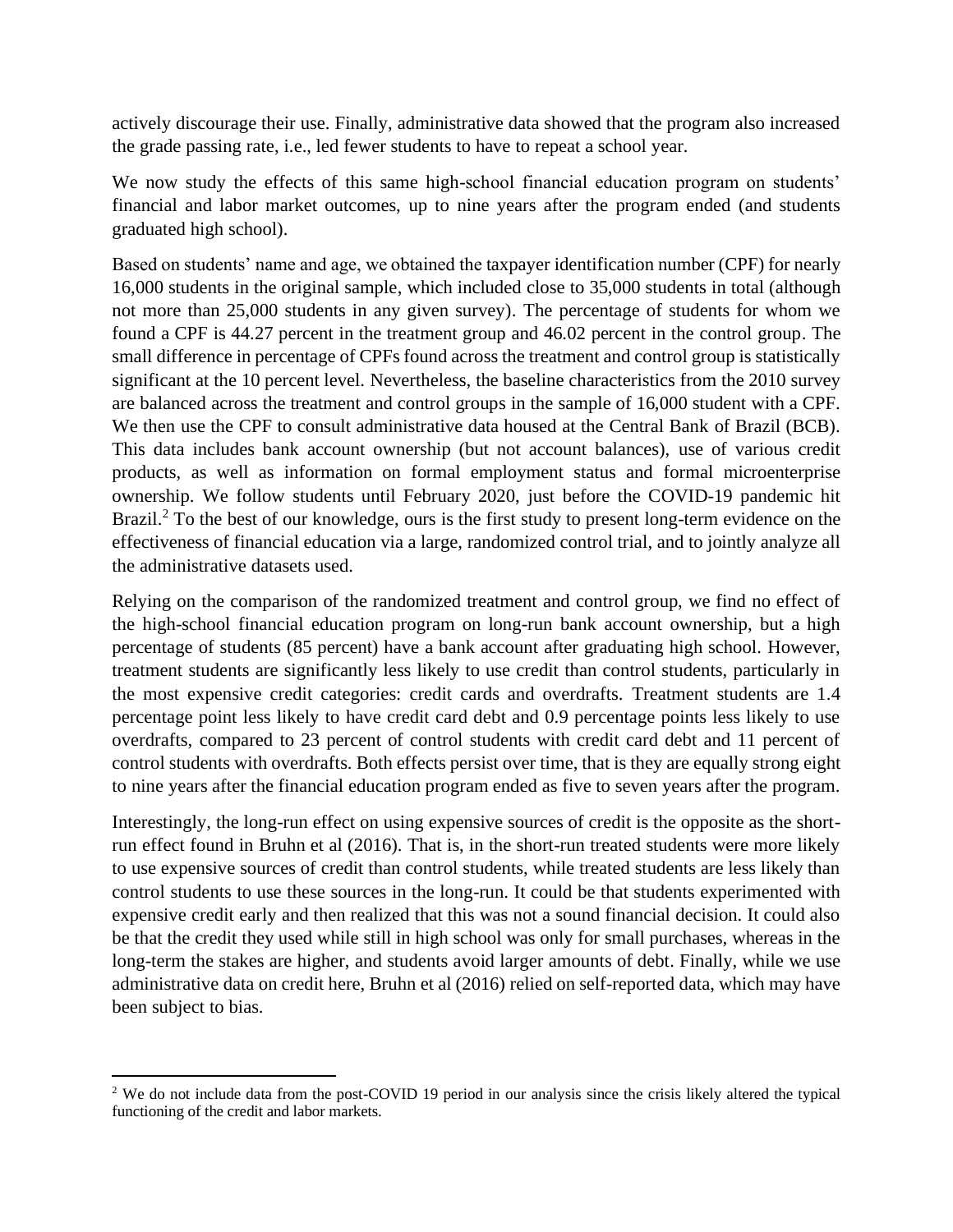We also find that treatment group students are 1.2 percentage points less likely to hold a formal job, i.e., a job with a written contract, relative to 49.5 percent of control students with a formal job, which could potentially explain their lower use of credit. We do not believe that the difference in formal job holding is driving the credit results since the results are similar when we restrict the sample to those who have a formal job. The credit results may thus be driven by improved budget planning skills or control over consumption impulses.

The difference in formal job holdings could imply that treatment students are more likely to be business owners. Alternatively, treatment students may be more likely to be studying in university instead of working. We do not have data on university enrollment. However, nine years after graduating high school, most students would have entered the labor market, even if they went to university. In Brazil, students tend to start university one or two years after graduating high school (because students frequently use this time to study for entrance exams) and take between four and eight years to graduate.

We have data on one type of formal business owners: those with up to one employee in a special tax regime (MEI – individual microentrepreneurs), which covers about 42 percent of all registered businesses. We examine the effect on formal microenterprise ownership for two post-program periods: (i) one to seven years after graduating, when students may still have been in university, and (ii) eight to nine years after graduating, when most students were likely in the labor market. Here, we find that treatment students were not more likely to be microentrepreneurs than control students one to seven years after graduating, but eight to nine years after graduating, treatment students were about 10 percent more likely to own a formal microenterprise than control students (a 0.69 percentage point increase relative to 6.9 percent of control students with a MEI).

We also examine a proxy for informal employment derived from data on a COVID-19 pandemic transfer distributed in 2020. This proxy provides weak evidence that the financial education intervention increased the share of students in the informal sector. We cannot disentangle whether these students are owners of informal firms or employees who are not registered with the government. However, we suspect that the effect is driven by informal business owners, not employees, since our other results show that the financial education program increased formal microenterprise ownership. Some students who started their own business likely started informal businesses since nearly two-thirds of businesses in Brazil are informal (Ulyssea 2018).

We thus observe that the high-school financial education program had effects on both long-run financial behavior, i.e., credit use, and employment outcomes. The observed effects on employment outcomes may be attributed to the fact that the program was comprehensive and included modules on work and entrepreneurship. A related study by Chioda et al (2021) examines the labor market effects of a 3-week entrepreneurship program for high school students in Uganda. Data from a follow-up survey, conducted 3.5 years after the program ended, shows that the program increased the probability of having a business by about six percentage points, relative to 33.6 percent of control students who reported owning a business. The percentage of students with a business is much smaller in our sample (6.9 percent), in part because we use administrative data and thus focus on businesses that are registered with the government. The percentage increase in students with a business found by Chioda et al (2021), about 18 percent, is larger than the 10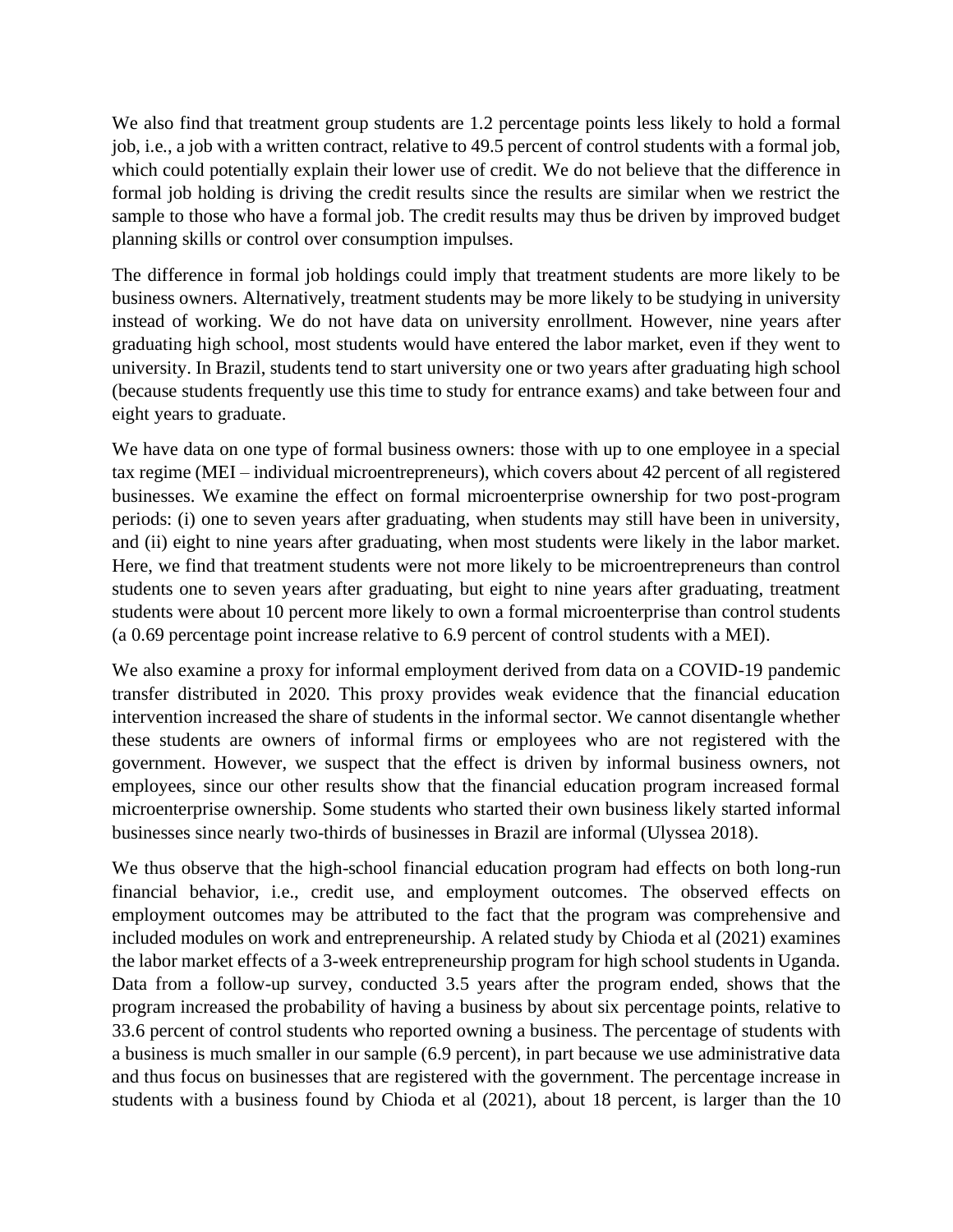percent increase in formal business ownership we observe in our data. A reason for the smaller effect in our study could be that the financial education program in Brazil dedicated two out of nine modules to work and entrepreneurship, while the program in Uganda focused entirely on entrepreneurship

This paper proceeds as follows. Section 2 summarizes the short-term impact evaluation design and results. Section 3 discusses the rationale for a long-term impact evaluation, as well as the longterm sample, data sources, and timeline. Section 5 presents the long-term impact evaluation results. Section 6 concludes.

## **2. The Short-Term Impact Evaluation (2010-2011)**

## *2.a. Context and Research Design*

The original study of the impact of financial education in Brazil focused on youth in  $11<sup>th</sup>$  and  $12<sup>th</sup>$ grades of high school. This focus on youth was attractive and relevant for several reasons. First, good financial habits formed at an early age are likely to benefit schooling, employment, and standards of living throughout adulthood. Second, the focus on youth leverages their learning capacity as students who are primed to absorb, recall, and apply learning on a regular basis. Finally, well-informed students can modify not only their own financial choices, but also to act as agents of change in their households' financial decisions.

We tested short-term answers to these questions through a randomized control trial of a comprehensive financial education program for public high school students in Brazil. The program spanned a 17-month period across the 2010 and 2011 academic years, and was integrated in classroom curricula of Mathematics, Science, History, and Portuguese. The instruction used new textbooks with interactive and repeated classroom exercises on financial education themes, takehome exercises such as creating household budgets with parents, and role-play assignments. The textbooks covered nine themes: everyday family life, social life, personal property, work, entrepreneurship, large expenditures, public goods, the country economy, and the world economy. Appendix 1 in Bruhn et al. (2016) provides a detailed list of topics within each theme.

The curriculum was complemented by teacher training, web learning tools, and instructor handbooks. Furthermore, the learning was continuous throughout the school year, which stands in contrast to typical workshop based financial education programs that are delivered in one shot and vary in length from 90 minutes to a few hours. As such, the intensity of treatment of this program was much stronger than typical one-off financial education workshops. To date, this study is the largest randomized evaluation in the financial education literature, covering 892 public high schools in six Brazilian states and approximately 25,000 students.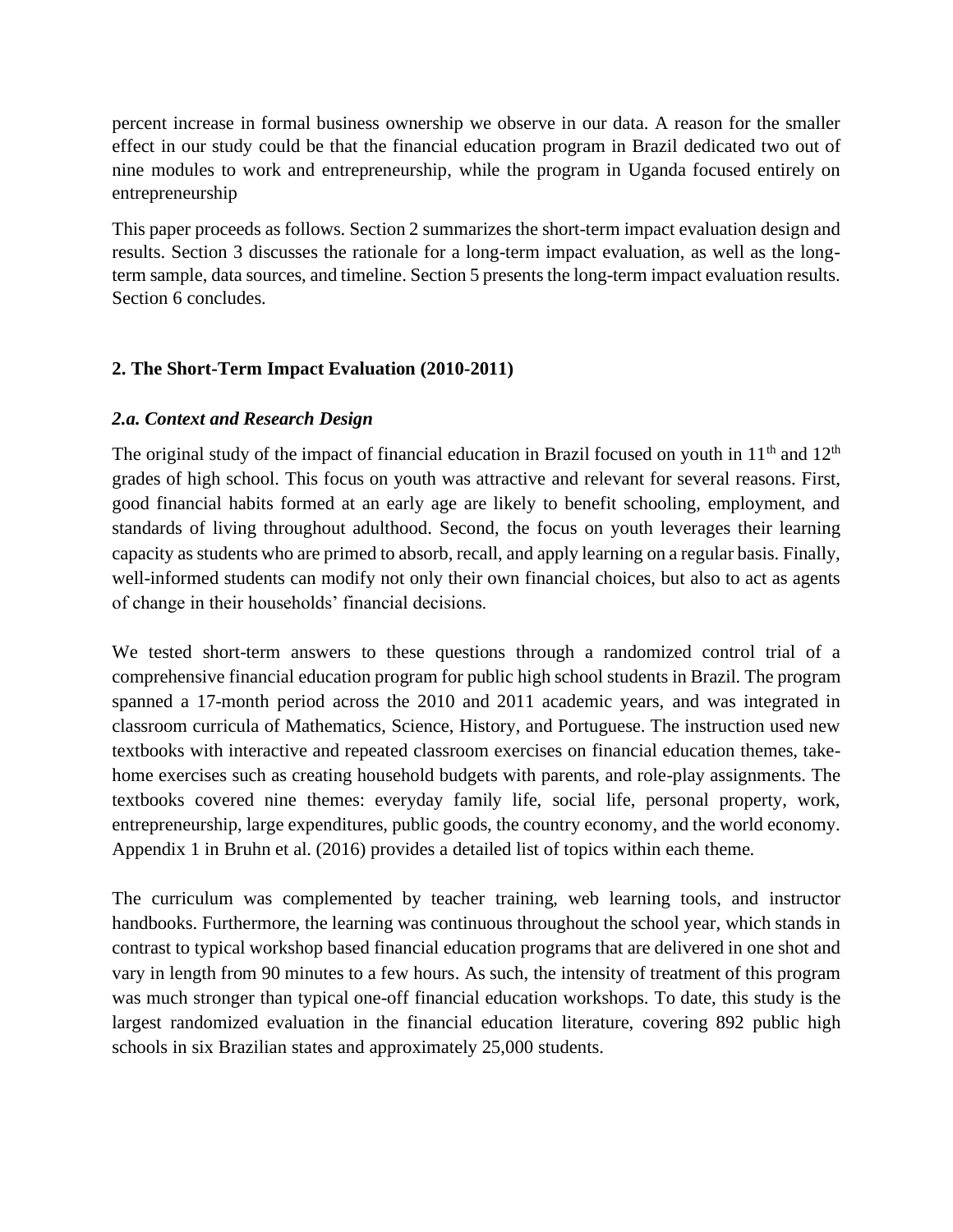As part of the original study, schools in the study sample were assigned their treatment status through stratified and matched randomization, with schools within each state matched into pairs based on their pre-existing school- and community-level characteristics. Within each pair, one school was then randomly assigned as treatment while the other served as control.

Treated schools received financial education material and teacher training. Control schools did not receive any material or training but participated in surveys and testing in the same manner as the treated schools. One eleventh grade class in each school participated in our study. Treated classes received financial education during the second semester of eleventh grade (Fall 2010) and the second and third semesters of financial education throughout twelfth grade (Spring 2011 and Fall 2011), the last year of high school. Most students in the sample were between 15 and 17 years of age at the start of the intervention. The rationale for choosing this age group was to engage with students who were already making some personal financial decisions, for example when purchasing consumer products. Many students in this cohort also worked and earned income so there was an opportunity to apply newly learned financial concepts to their concurrent decisions.

The short-term analysis was based on three rounds of data collection: baseline (August 2010), follow-up 1 (December 2010), and follow-up 2 (December 2011). In addition, complementary administrative data on school graduation and dropout rates was compiled for the study period. Finally, teachers and principals were interviewed for feedback on the program.

## *2.b. Short-term Results*

The empirical analysis of short-term impacts used the three surveys described above and applied the following intent-to-treat OLS specification:

$$
y_{i,s,f} = \alpha + \beta \text{Treatment}_{i,s} + \sum \gamma_s d_s + \delta y_{i,s,b} + \eta f_{i,s} + \varepsilon_{i,s} \tag{1}
$$

where  $y_{i,s,f}$  is a measure of the financial knowledge, attitude, or behavior, of student *i* in school pair *s* at follow-up *f*. The variable Treatmenti,s indicates whether an individual is in a school that was randomized into treatment or not and is thus equal to one for the treatment group and equal to zero for the control group. Equation 1 includes a set of dummy variables,  $d_s$ , for the school pairs formed prior to randomization, the baseline outcome variable,  $y_{i,s,b}$ , and a dummy for whether student *i* is female,  $f_{i,s}$ . The standard errors,  $\varepsilon_{i,s}$ , are clustered at the school level.

This original analysis found unambiguous positive treatment effects on student financial proficiency and graduation rates, but the effects on student financial behavior, especially their use of credit, were mixed with some cautionary results.

Specifically, we found the financial education program caused a quarter of a standard deviation improvement in student test scores on a SAT-like financial proficiency test, with a distributional shift to the right for students at all levels of initial capability. We also found a 9 percent lower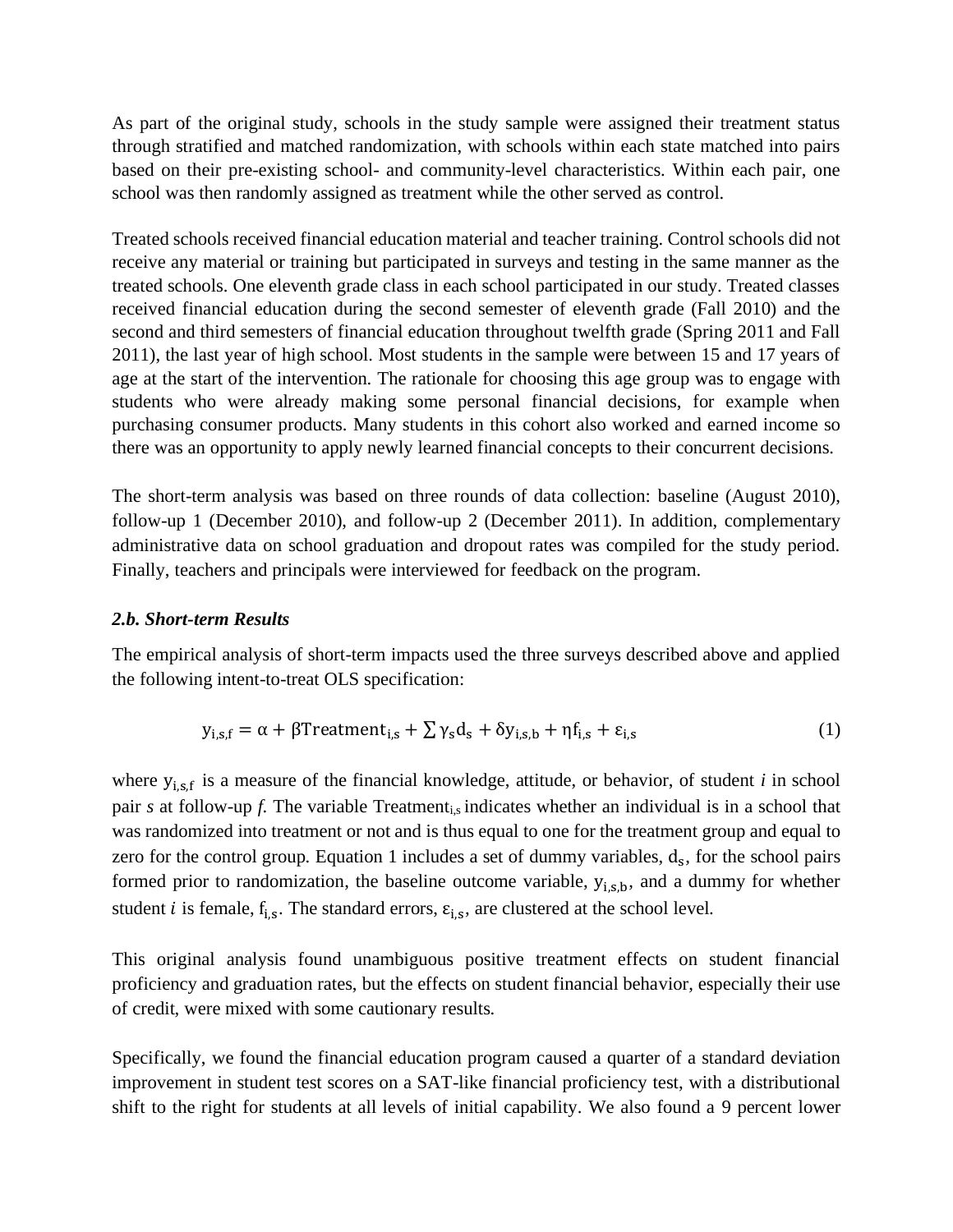failure rate and significantly higher passing rate in treated schools compared to control schools, with no effect on the drop-out rate.

On financial behavior, the program led to positive treatment effects on some key areas of focus, namely saving up for purchases, money management, and budgeting. Treated students were 12.5 percent more likely to save on the extensive margin and to save significantly higher amounts than the control group. These students were also 21 percent more likely to list monthly expenses in a budget and 4 percent more likely to negotiate prices when buying consumer products. In addition, treated students scored significantly higher on two psychology-based indices on intentions to save and financial autonomy that (i) identified preferences over hypothetical savings and spending scenarios, and (ii) measured whether students felt empowered, confident, and capable of making independent financial decisions.

By contrast, the findings on real purchasing decisions and use of credit were mixed. Specifically, we found a significantly higher likelihood of borrowing by students in treated schools and greater likelihood of purchasing consumer items such as electronics, shoes, and clothing. In fact, we found a significantly greater use of expensive financial products such as credit cards, and a higher likelihood of being behind on credit repayments.

This mix of positive and perverse results serves as strong motivation for a study of longer-term impacts of the financial education program.

# **3. The Long-Term Impact Evaluation (2012-2020)**

# *3.a. Rationale for a Long-Term Follow-Up*

The concluding assessment of the short-term study called for a longer-term follow-up to assess the overall welfare implications of the financial education program. Specifically, we wrote:

*"…our findings offer mixed evidence on the impact of financial education in schools at least in the short-term. On the one hand, we find clear and positive impacts of financial education on some key outcomes such as financial proficiency, graduation, savings... On the other hand, we find some perverse results on purchasing behavior with greater use of expensive credit and evidence on being behind on some repayments. We acknowledge that it is difficult to draw overall welfare conclusions at this stage and longer term follow-up data on students would be needed to help identify whether the use of expensive credit for consumer purchases was sustained and what effects it had on long-term repayment rates and other financial and real outcomes."* 

This study picks up where the previous study concluded and addresses the outstanding question of longer-term impacts. One hypothesis we previously posed for the mixed results was related to a multi-tasking problem. While the financial education curriculum urged students to save, budget, and spend wisely, it did so simultaneously, and the concurrent emphasis may have been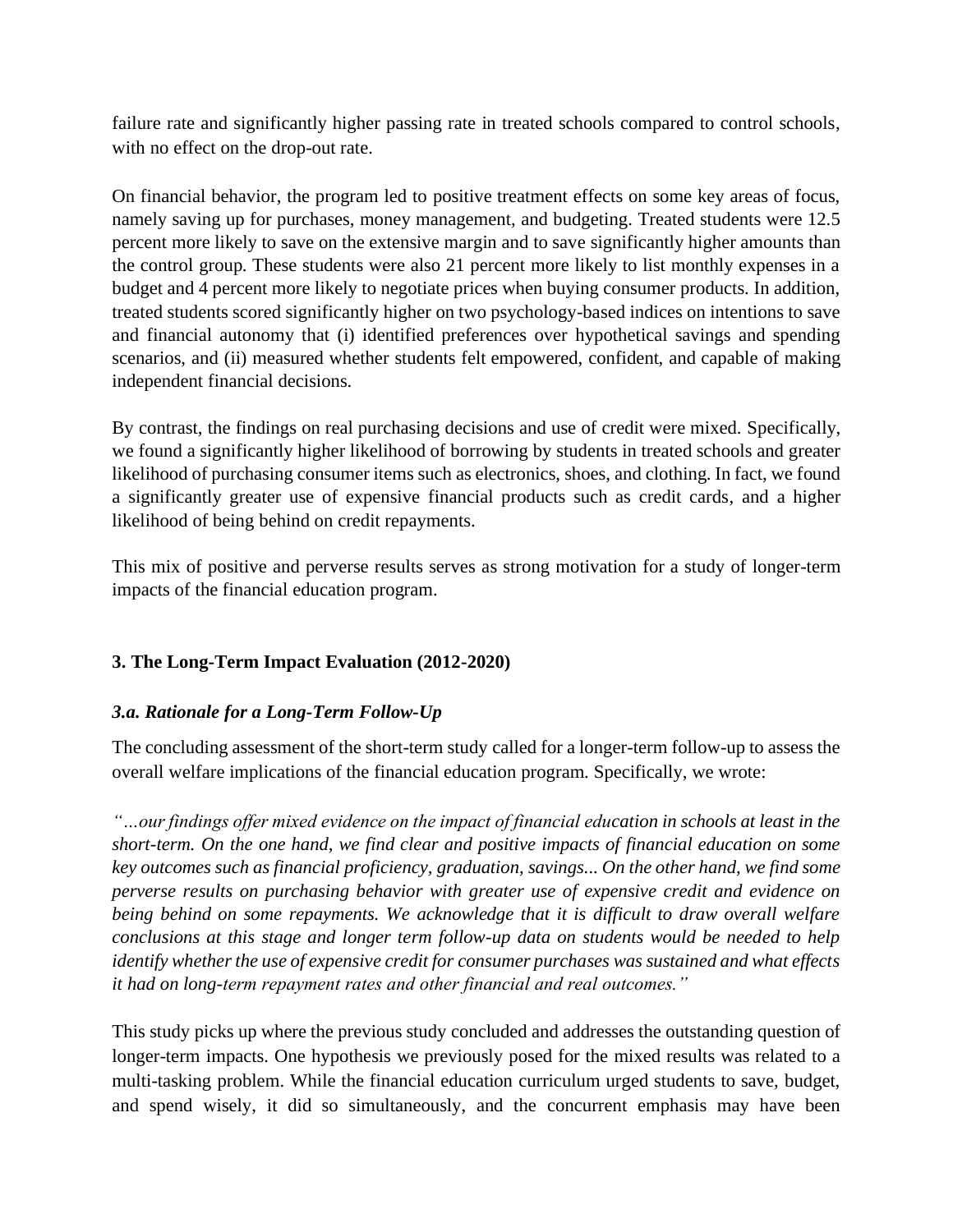overbearing. Furthermore, a closer examination of the course books suggests that while the curriculum offered very clear direction on actions such as saving and budgeting (both are good), there was no such indication when it came to purchasing items on expensive credit cards or installment plans. The course instead urged greater awareness and understanding of the pros and cons of spending choices but did not outright discourage the use of credit. Hence, it is likely that while students keenly followed the directions to save and budget, they did less well when such clear direction was not provided.

This type of multi-tasking problem is linked to the literature in psychology on willpower depletion. Moreover, while the school-based intervention provided the opportunity for repeated instruction and exercises that allow for sustained learning, our short-term results suggested that students tended to follow clear directions for some topics(savings, budgeting), but wavered in other aspects where direction was less clear (spending and borrowing).

In the long-term, such multi-tasking problems can potentially smooth out with students having more time and opportunity to absorb and experience financial decisions, and subsequently apply learnings from the curriculum to adjust course from financial mistakes.

In this study, we test this new hypothesis on longer-term impacts by following students from the original study for the next nine years, from 2012 to 2020.

For the long-term impact evaluation, we rely on administrative data sources, housed at BCB. Using administrative data was the most obvious choice since we do not have students' contact information or addresses. All data for the short-term impact evaluation was collected in schools and the students would have left those schools by now (most of them would have graduated in 2012). Additionally, the administrative data are provided by authorized third parties, meaning that they do not suffer from self-reporting bias.

## *3.b. Selecting the Sample for the Long-Term Impact Evaluation*

As a starting point, we take the full sample of 35,346 students who participated in any of the surveys conducted during the short-term impact evaluation. Any given survey conducted during the short-term impact evaluation covered at most 24,473 students, but the composition of students changed throughout the study due to students rotating and repeating a year, which is why the full sample includes over 35,000 students. To match these students with the long-term follow-up data from the administrative sources housed at BCB, we need their CPF (the 11-digit Brazilian taxpayer identification number).

Student CPFs were collected on three occasions during the short-term impact evaluation. First, at parent workshops that were organized in some treatment schools. Second, on lists of currently enrolled students that classroom teachers submitted before the final follow-up survey, which made them eligible to enter a lottery with prizes. Third, during the final follow-up survey. This resulted in collected CPFs for 10,846 students. From these, 8,093 are valid numbers, in that they are consistent with the algorithm for generating a CPF.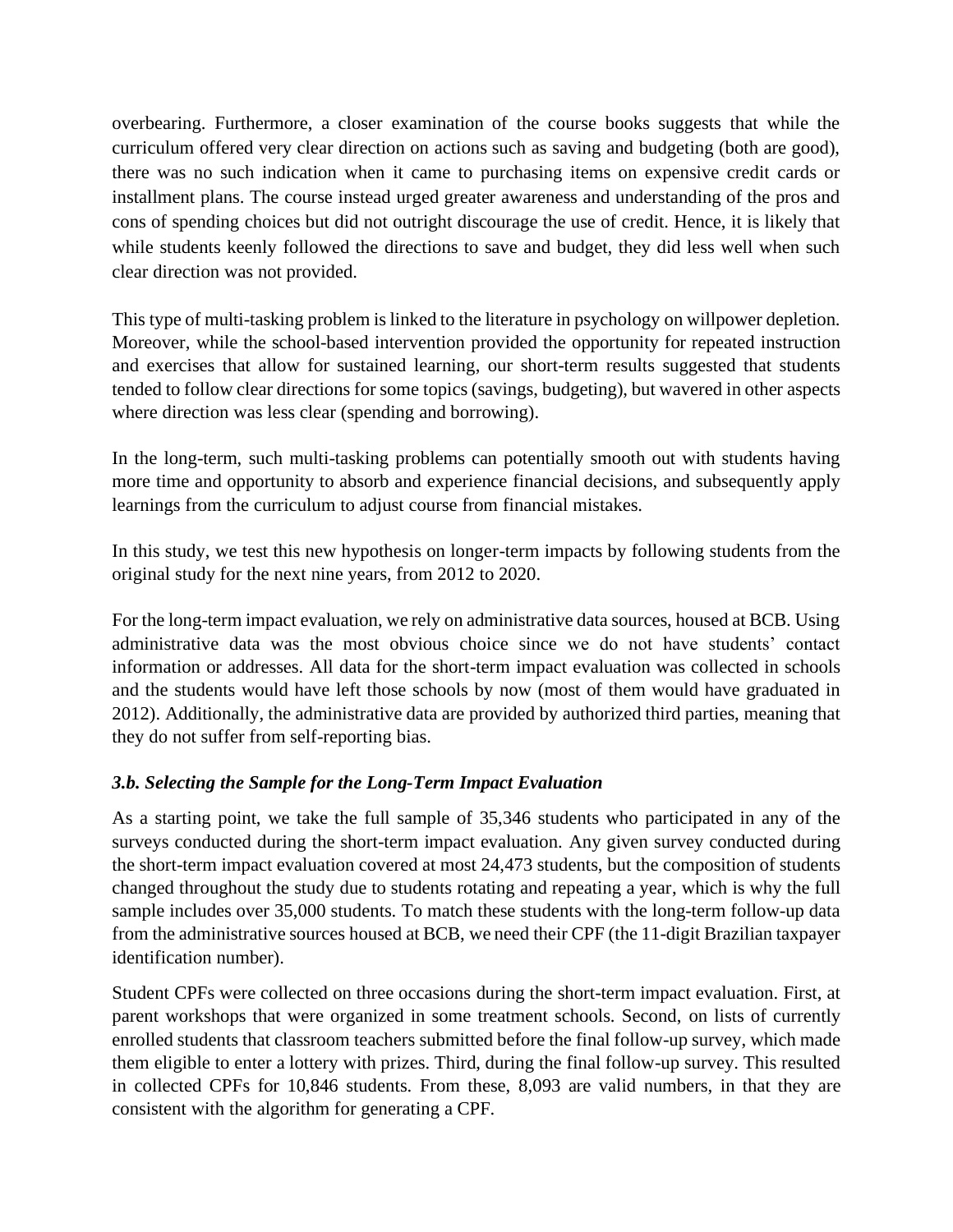In Brazil it is common for young individuals to use the CPF of one of their parents when they do not have one for themselves, implying that some of the valid CPFs may be from parents instead of the students. For this reason and since the CPFs collected during the short-term impact evaluation are missing for 77 percent of the sample, we implemented an algorithm to find CPFs based on the names and ages students provided on the surveys for the short-term impact evaluation.

We match students' names with the registry of names from the Federal Government Revenue Service (SRF), the Brazilian agency in charge of federal tax collection. This registry contains all CPFs that ever existed in Brazil, along with name, gender, mother´s name, date of birth and last updated location. Most adults in Brazil hold a CPF and are therefore present in the SRF registry. The number is necessary to open a bank account, have a formal job, pay taxes, etc. Even relatively poor individuals commonly have a CPF if they are 18 years or older.<sup>3</sup>

Two main caveats arise from attempting to obtain a CPF based on collected names. The first is the possibility of misspelling of the reported names and the second is the potential existence of homonyms. To address misspelling, we take advantage of the recurrent collection of names during the experiment. Students or their parents provided student names on nine occasions. We consider all different spellings for each name as possibly right in the matching exercise and compare all of them with the SRF registry.

In addition to the CPF, we extract from the SRF registry the name, date of birth, gender, and municipality (referring to the last update) of every individual born from 1988 to 1999. We match this data to the list of student names for all students, including those for whom we had valid CPFs from the short-term impact evaluation data.

After matching by name, we drop any matches that are not age compatible to reduce the incidence of homonyms or individuals whose name matched misspelled student names. We use the dates of birth from SRF to compute the students' age in August 2010, when the data on age was collected during the baseline survey for the short-term impact evaluation. We then compare this calculated age with the answers given in the August 2010 survey. The possible answers to that survey were: (i) 13 years old or younger, (ii) 14 years old, (iii) 15 years old, (iv) 16 years old, (v) 17 years old, and (vi) 18 years old or older. If students selected "13 years old or younger," we considered them to be a match if their SRF computed age was between 10 and 13 years old. If students selected "18 years old or older" we considered them a match if their SRF computed age was between 18 and 22 years old. A big caveat here is that not all students in the short-term impact evaluation took the baseline survey (i.e., the students who joined the classes in the study after the school year when the baseline took place), so that we only have 18,796 students who reported their age in August 2010.

We drop any students who are not uniquely identified after matching by name and age, yielding 15,940 students for whom the algorithm found a CPF in the SRF data. Out of these 15,940 students, 3,657 had reported a CPF during the short-run impact evaluation. Comparing these CPFs with the

<sup>&</sup>lt;sup>3</sup> The Cadastro Único registry for December 2019, which includes poorer families representing around a third of the Brazilian population, lists a CPF for 96.2% of individuals who are age 18 years or older.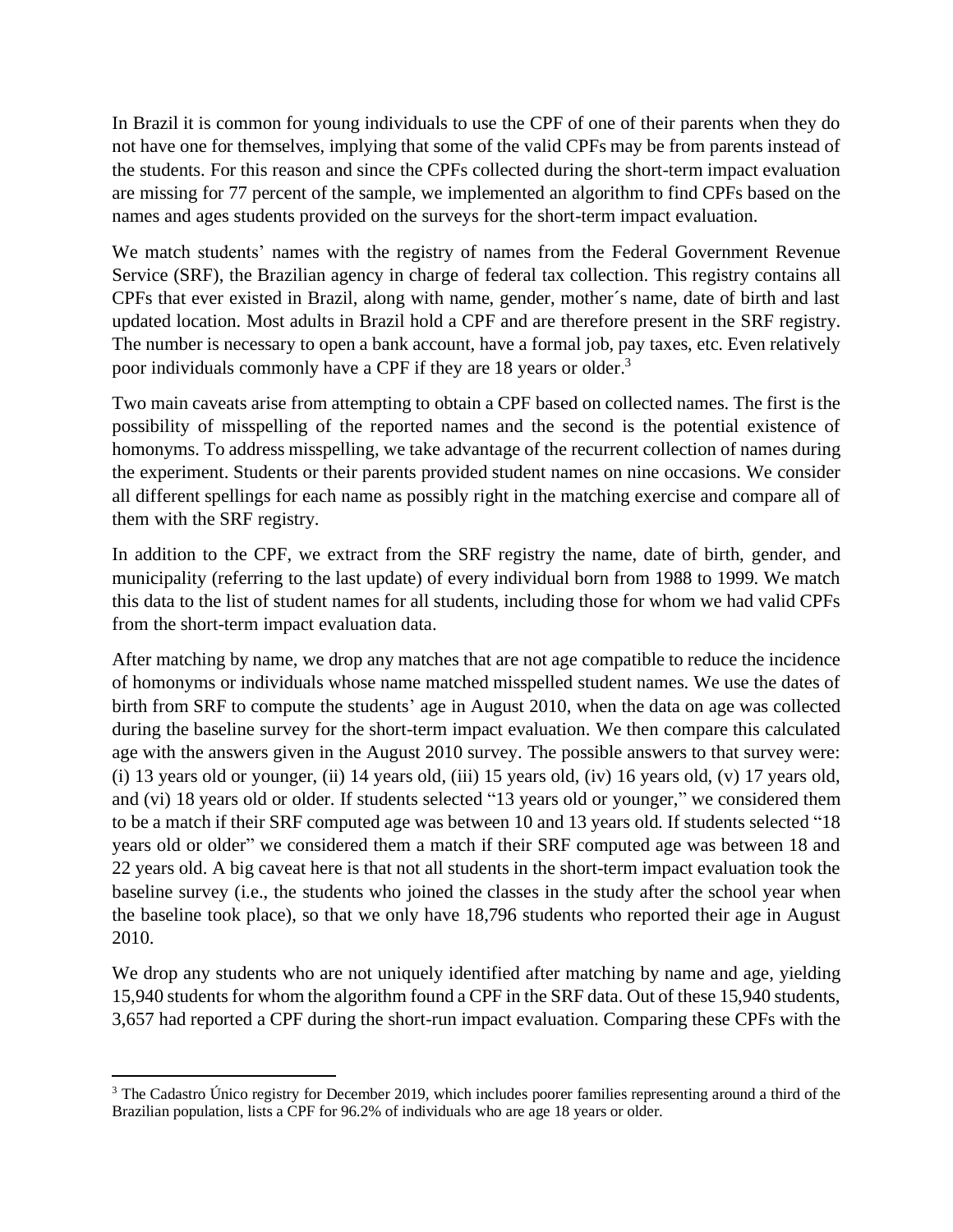one found by the algorithm shows that they are almost always the same (only 2.68 percent are different), suggesting that the algorithm does a good job at identifying correct CPFs.<sup>4</sup>

## *3.c. Attrition and Balance of Baseline Characteristics*

The percentage of students in the starting sample for whom the algorithm found a CPF in the SRF data is 44.27 percent in the treatment group and 46.02 percent in the control group. The difference in the percentage of students with a CPF across the treatment and control group is thus small, although it is statistically significant at the 10 percent level.

We follow Bruhn et al. (2016) in examining the balance of student and school characteristics across the treatment and control groups, using the baseline data from the short-term impact evaluation (table 1). As in Bruhn et al. (2016) we find that the percentage of female students is statistically significantly higher in the treatment group than the control group (56 percent vs 54 percent) and hence we control for gender in our regressions. The only other variable that shows a statistically significant difference across the treatment and control groups is "Receives income," but this difference is only significant at the 10 percent level.

In table A1, we check if the identified sample shows similar short-run effects of the intervention as the original sample. The effect of treatment on financial proficiency scores is positive and statistically significant in both samples. The point estimates are slightly higher in the long-term impact evaluation sample, but just like in the short-term sample they decrease moderately between follow-up 1 and 2 and as more controls are included in the regressions.

## *3.d. Data Sources*

To capture the effects of the financial education program on students' financial life and employment outcomes, we combine four individually identified<sup>5</sup> administrative datasets housed at the BCB. This section briefly describes the information available in each of these datasets. A caveat is that most of the administrative data cover only formal financial and employment relationships. Section 4.c describes how we use data on pandemic aid transfers made during 2020 to construct a proxy measure of informal employment.

First, we obtained data on account ownership, from the Registry of Clients of the Financial System (CCS). The CCS includes information about every account held in financial institutions since 2001, including checking, savings, payments, and investment accounts. According to the Financial Citizenship Report 2018, information contained in CCS implied that 86.5 percent of the residents

<sup>4</sup> For students with more than one age-compatible homonym, we could further try to identify the correct CPF in the SRF data using geographic information. However, the SFR contains only the most recent location and not location of birth, so that using this information could lead to false matches if students have moved. The location in the SRF registry is updated when individuals file their tax reports or when the individual requests an update. Imposing that the student location from the short-term impact evaluation matches the one in the SFR gives 2,130 additional unique matches. Out of these, 440 had reported a CPF in the short-term impact evaluation and 6.14 percent of these CPFs are not the same as those identified by the algorithm. Given that this mismatch rate is higher than in the sample that does not use location to identify matches, we use only the 15,940 the students uniquely identified through name and age matching in the analysis.

<sup>5</sup> All individually identified information was handled exclusively by BCB staff.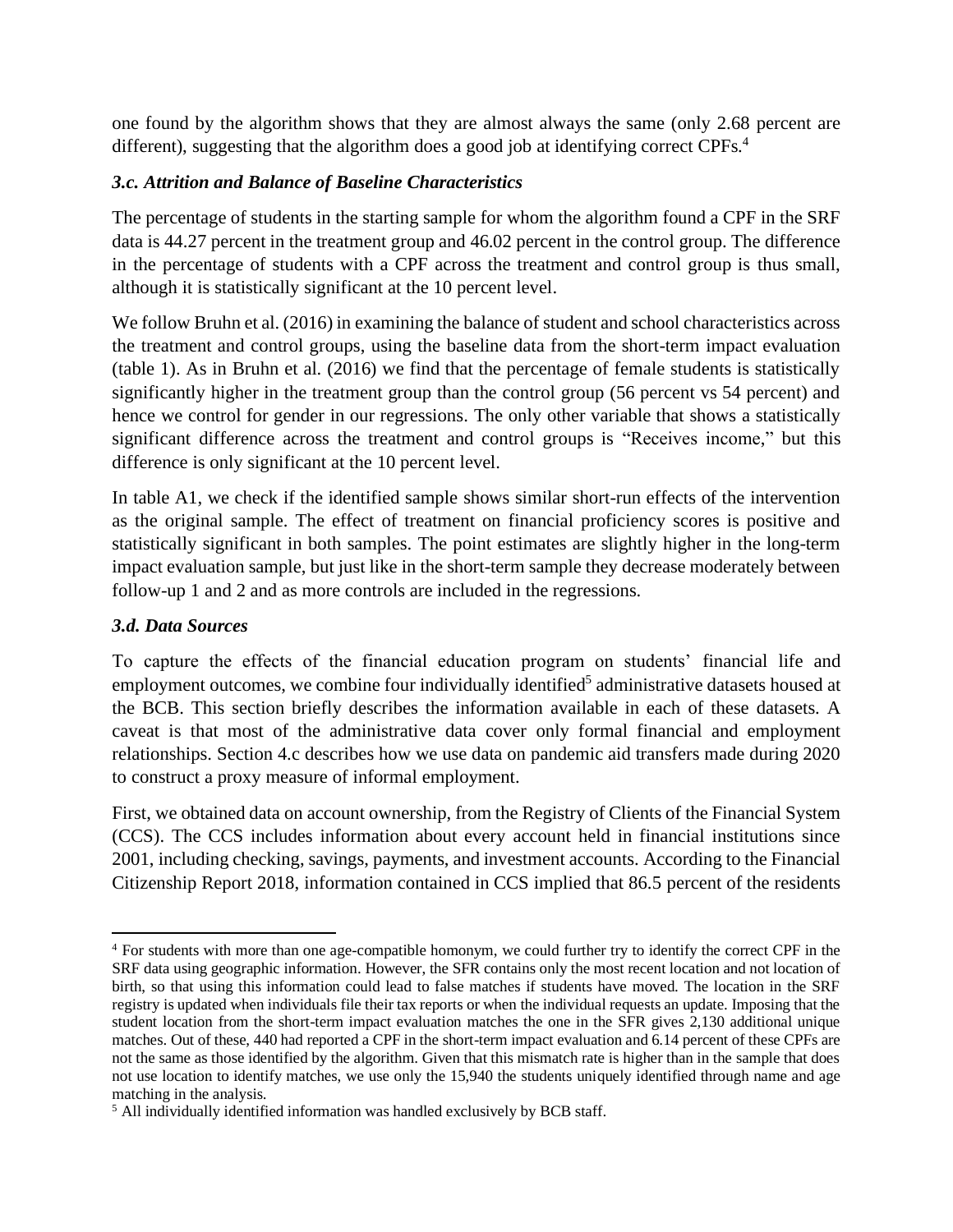in Brazil age 15 or older had a bank account. <sup>6</sup> The original data contains opening and closing dates for all accounts, which we turn into a monthly panel. Unfortunately, the CCS does not provide account balances, fees, and transactions.

Second, we have detailed information on credit. Set up in 2003 to monitor risk, the Credit Registry System (SCR) receives monthly information about every financial transaction from clients who expose the lender to a loss greater than a given amount. This threshold was of BRL 5,000 from 2003 until 2012, when it fell to BRL 1,000. It was reduced again in June 2016, to BRL 200 (currently corresponding to around USD 42). We use data from 2016 onwards, since the SCR includes relatively few transactions for our sample before the threshold reduction to BRL 200. For each transaction, the SCR records the amount, credit category, interest rate, due date, and amount in delay or classified as a loss. In December 2019, the SCR contained information on over 127 million individuals (around 60 percent of the Brazilian population).

Third, we use data on formal employment from  $R A I S$ ,<sup>7</sup> a database maintained by the ministry of labor. In RAIS, all employers in Brazil are required to report their employees who have a written contract. RAIS also includes information on wages, education, gender, sector, and type of occupation. However, RAIS is not designed to capture business owners or the self-employed. We use a monthly panel of RAIS created at BCB, starting in 2013 and ending in 2019. In December 2019, RAIS included nearly 51 million employees.

Fourth, we build a dataset of individual microentrepreneurs (MEI) using the registry of firms from the Brazilian tax authority (SRF) for 2012 through 2020. MEI is a type of firm with a simplified registration process, created in 2008 by complementary law 128. The only tax MEIs need to pay is a flat monthly fee below USD 15, whose major component is a contribution to the public pension system. A MEI is subject to a revenue cap of BRL 81,000 (about USD 17,000) per year and can hire at most one employee. Registration as a MEI (as opposed to operating without registration) has the advantage that it allows entrepreneurs to provide receipts to their customers increasing the pool of partners with whom they can conduct business. The name of a MEI is automatically generated as the name of its owner concatenated with the CPF, allowing us to match the MEI database with our sample via the CPF. At the end of 2019, the SRF registry of firms included 12.8 million MEIs, representing about 42 percent of all firms in the SRF registry.<sup>8</sup> We do not use data on other types of firms in our analysis since they have identification numbers that are not clearly linked to the CPF of the owner.

## *3.e. Timeline*

Table 2 provides a timeline of the study. It first summarizes when the financial education intervention happened in high schools (2010 and 2011). It then shows the years for which we have data from the sources described above. The table also lists the corresponding average student age

<sup>6</sup> Available in Portuguese at

[https://www.bcb.gov.br/content/cidadaniafinanceira/Documents/RIF/Relatorio%20Cidadania%20Financeira\\_BCB\\_](https://www.bcb.gov.br/content/cidadaniafinanceira/Documents/RIF/Relatorio%20Cidadania%20Financeira_BCB_16jan_2019.pdf) [16jan\\_2019.pdf](https://www.bcb.gov.br/content/cidadaniafinanceira/Documents/RIF/Relatorio%20Cidadania%20Financeira_BCB_16jan_2019.pdf)

 $\overline{7}$  RAIS is the Annual Report of Social Information (Relação Anual de Informações Sociais)

<sup>8</sup> For the pre-2018 period, we drop 1.37 million MEIs that were determined to be inactive in a 2018 audit. Including these MEIs in the analysis does not change our findings.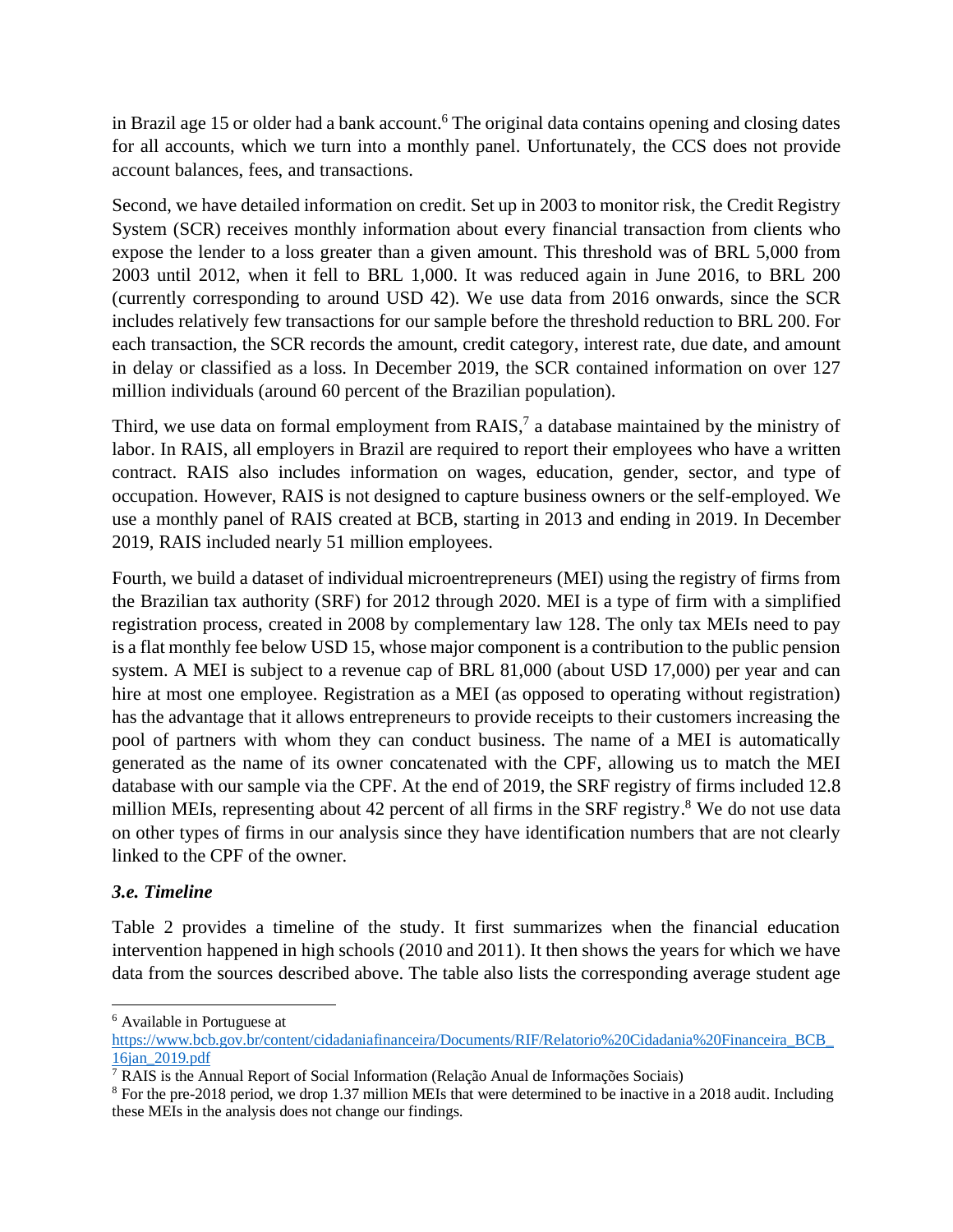for each year. At the time of the intervention, students were 16 and 17 years old on average. In this study, we use data that follows the students until they were up to 26 years old on average. Most of the administrative data is only available for the post-intervention period, except for account ownership, which we have for 2008 and 2009.

#### **4. Long-term Results**

When analyzing the long-term effects of the financial education program, we use a monthly panel and estimate the following intent-to-treat OLS specification:

$$
y_{i,s,r,t} = \alpha + \beta \text{Treatment}_{i,s,r} + \sum \gamma_{s,r} d_{s,r} + \eta f_{i,s,r} + \sum \theta_{rt} m_{rt} + \varepsilon_{i,s,r,t}
$$
(2)

where  $y_{i,s,t}$  is a financial or labor market outcome of student *i* in school pair *s*, located in state *r*, in month t. The variables Treatment<sub>i,s,r</sub>, d<sub>s,r</sub>, f<sub>i,s,r</sub>, and  $\varepsilon_{i,s,r,t}$  are defined as in equation 1. Following Bruhn et al. (2016), we show results for three different specifications: (i) no controls, (ii) with school pair dummies,  $d_{s,r}$ , and (iii) with school pair dummies and gender,  $f_{i,s,r}$ . We add fixed effects for state r in month t,  $m_{rt}$ , to all specifications, to account for regional trends in dependent variables.

We also estimate a specification with time varying treatment effects. Here, we split the postintervention years into two separate time periods: (i) 2012 to 2018, which corresponds to the years when students may still be in university, and (ii) 2019 to 2020, when most students have entered the labor market.

### *4.a. Financial Inclusion and Behavior*

Table 3 presents the effect of the financial education program on holding accounts at financial institutions. Since account ownership is the only variable for which we have comprehensive preintervention data, we also include a regression using only pre-intervention years to test for baseline balance in the administrative data (column 1). Only 6.9 percent of students had an account at a financial institution in the pre-intervention period and this number was not statistically significantly different across the treatment and control group. In the post intervention period, account ownership was much higher, at 84.7 percent, but it was still not statistically different across the treatment and control groups (column 2). Figure 1 plots the proportion of students holding accounts over time.

In table 4, we examine the effect of the financial education program on credit usage. Column 1 shows any type of credit from a financial institution, while the remaining columns contain credit in the most common categories: credit cards, checking account overdrafts, non-payroll loans (general purpose loans, typically without any collateral), auto loans, and payroll loans (general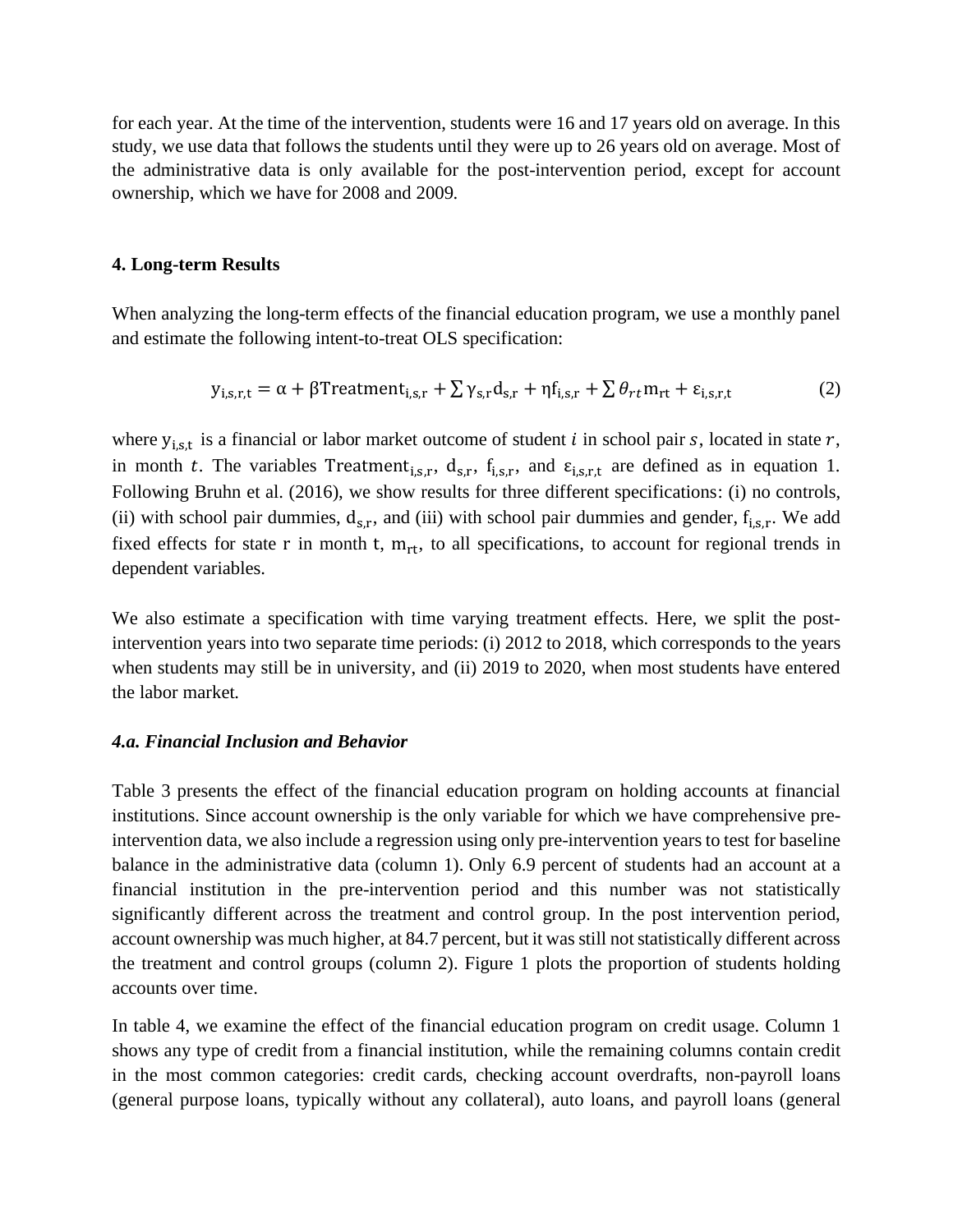purpose loans which use future wages as collateral).<sup>9</sup> For credit cards, we consider both having any positive credit card balance not yielding interest<sup>10</sup> (column 2) and revolving debt or installment plans to pay outstanding balances (column 3).

The financial education program lowered the probability of having credit in the post-intervention period by about 4 percent (a 1.96 percentage point decrease compared to 47.8 percent of control students with credit). Panel D in table 4 shows that the size of the effect is similar in the earlier years (2016 and 2018) and the later years (2019 and 2020), suggesting the effect persists through the medium- to the long-run. Figure 2 shows the proportion of students with a positive credit balance for each year from 2016 to 2020.

The effect of the financial education program on credit usage is concentrated in the most frequently used categories: credit card purchases, credit card debt and checking accounts overdrafts (column 2 to 4 in table 4). The latter two categories are also the most expensive ones in Brazil. Revolving credit card loans or overdrafts from the largest institutions carry between a 170 and 420 annual percent rate.<sup>11</sup> Treatment students are 5 percent less likely to have credit cards purchases than control students (a 1.75 percentage point decrease compared to the control group mean of 34.4 percent).

The results in the following section (4.b) show that treatment group students are less likely to hold a formal job, i.e., a job with a written contract, which could potentially explain their lower use of credit. However, we do not believe this to be the case since the results in table 4 are similar when we consider only the sample of students who have a formal job, according to RAIS, as shown in table A2 in the appendix. In column 8 of table A2, we use RAIS data to examine whether the financial education program affected the wages of those who were formally employed. We do not find any statistically significant effect on wages.

## *4.b. Employment*

The financial education program could have affected occupational choice, particularly since two out of the nine themes covered in the financial education textbooks were work and entrepreneurship. Table 5 shows the effects of the program on two variables: (i) a variable that indicates that the individual is formally employed and (ii) a variable that indicates that the individual owns a MEI firm. The treatment group has a statistically significant 1.2 percentage point lower probability of being formally employed than the control group. The magnitude of this effect corresponds to a 2.4 percent decrease in formal employment, relative to the control group mean of 49.5 percent. A reason for this result could be that treatment students are more likely to go to university than control students. We do not have data on university enrollment to test this hypothesis. However, eight to nine years after graduating high school, most students would have entered the labor market, even if they went to university. In Brazil, students tend to start university

<sup>9</sup> Garber et al. (2019) provide stylized facts on the use of credit by individuals in Brazil.

<sup>&</sup>lt;sup>10</sup> In Brazil, new purchases only yield interest rates if they are not paid in full at the due date of the bill, even if there is an outstanding revolving balance resulting from preceding billing cycles. There are also purchases made in installments directly at shops, who receive their payment as the installments become due.

<sup>11</sup> BCB, Relatório de taxa de juros, March 2019.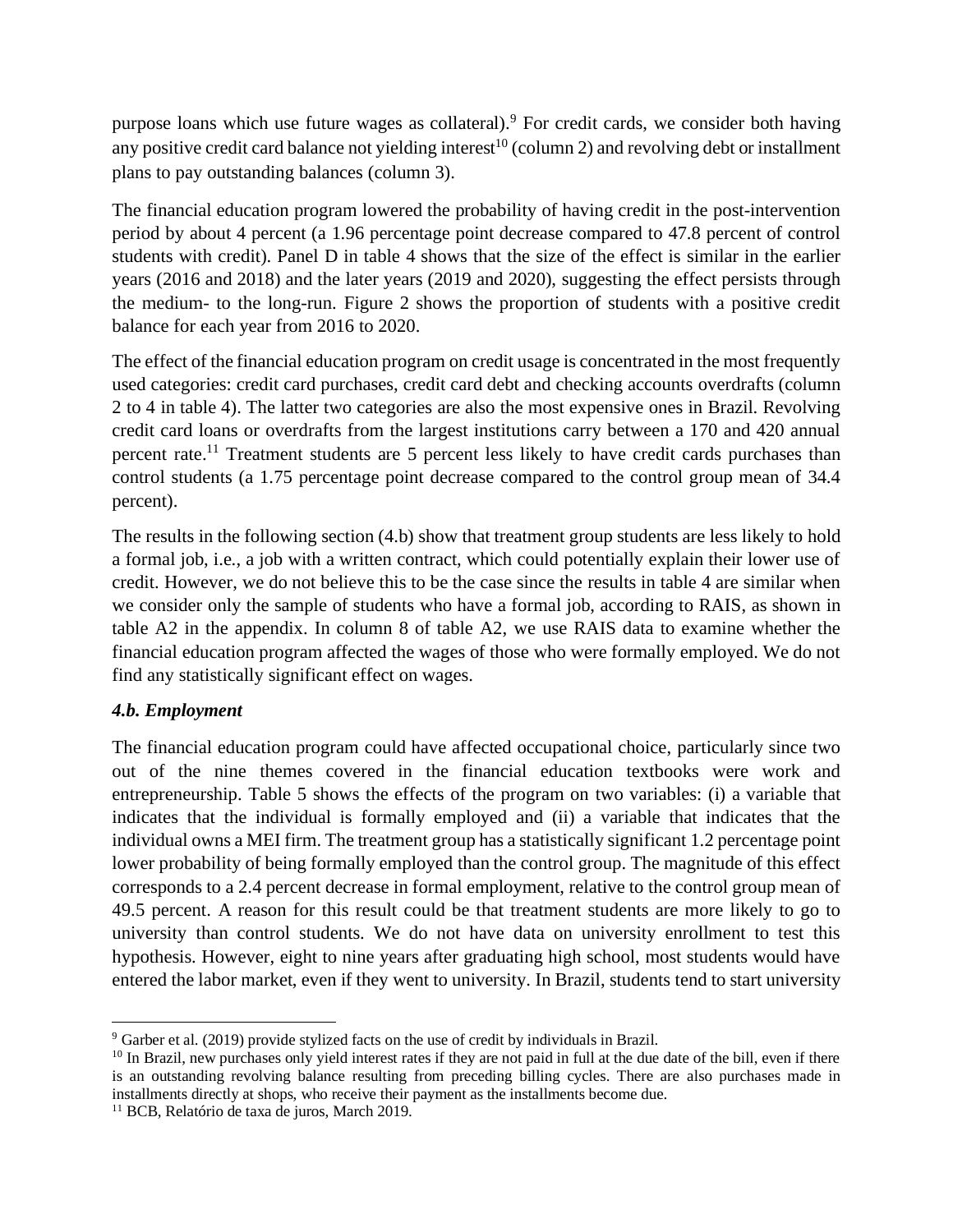one or two years after graduating high school (because students frequently use this time to study for entrance exams) and take between 4 and 8 years to graduate. Thus, while increased university enrollment may explain the negative effect of the financial education program during the first few years, it is unlikely to explain this effect 8 or 9 years after the program ended. Moreover, figure 3 suggests that the difference in formal employment emerges from 2016 onwards, five years after students graduated high school, when those who went to university would likely have been in university for several years already and some were already finishing their studies.

The negative effect on formal employment could also be due to students setting up their own business instead of becoming employees. Column 2 of table 5 shows that the intervention had no statistically significant effect on owning a MEI during the first seven years after the intervention. However, eight and nine years after the after the intervention, when students had likely graduated university, treatment students were statistically significantly more likely to own a MEI than control students. The effect size of 0.69 percentage points corresponds to an increase of 10 percent relative to the control group mean of 6.9 percent of students with a MEI. Figure 4 also shows that the difference between the proportion of treatment and control students with a MEI increased over time.

Another reason for the lower probability of formal employment could be that treatment students are more likely than control students to be self-employed in businesses that are not MEIs. Treatment students could either operate registered businesses that are larger than MEIs or informal businesses, i.e., without registering with the government. We do not have reliable data on businesses larger than MEIs, but we examine informal employment in the following subsection, using data from a COVID-19 pandemic transfer program. In Brazil, nearly two-thirds of businesses are informal (Ulyssea 2018) and around 42 percent of all firms in the SRF registry are MEIs. Between the MEI data examined in this subsection and the informal employment proxy in the following section, or data thus covers about 80 percent of businesses in Brazil.

# *4.c. The Covid-19 pandemic and a proxy of informal employment*

The COVID-19 pandemic hit Brazil in March 2020. To mitigate the economic fallout of the pandemic, the federal government instituted a transfer program called Auxílio Emergencial.<sup>12</sup> This program was targeted at individuals over the age of 18 years without a formal employment relationship, who were either MEIs, self-employed, informal business owners, informal workers, or not working.<sup>13</sup> To be eligible for the program, the individuals had to have 2018 taxable income below BRL 28,500 and monthly household income per capita below half a minimum wage (about BRL 500) or total household income below 3 minimum wages.

We have data from the Citizenship Ministry on all Auxílio Emergencial transfers made in 2020, covering 67.8 million individuals. Assuming time persistence of occupations between 2019 and 2020 we use this data to construct a proxy of individuals working in the informal sector in 2019. We compute this proxy by taking all individuals who received the transfer in 2020 and excluding

<sup>12</sup> Law 13.982 from April 2, 2020, article 2. [http://www.planalto.gov.br/ccivil\\_03/\\_ato2019-2022/2020/lei/l13982.htm#view](http://www.planalto.gov.br/ccivil_03/_ato2019-2022/2020/lei/l13982.htm#view)

 $\frac{13}{13}$  Individuals who received unemployment insurance were not eligible for the transfer.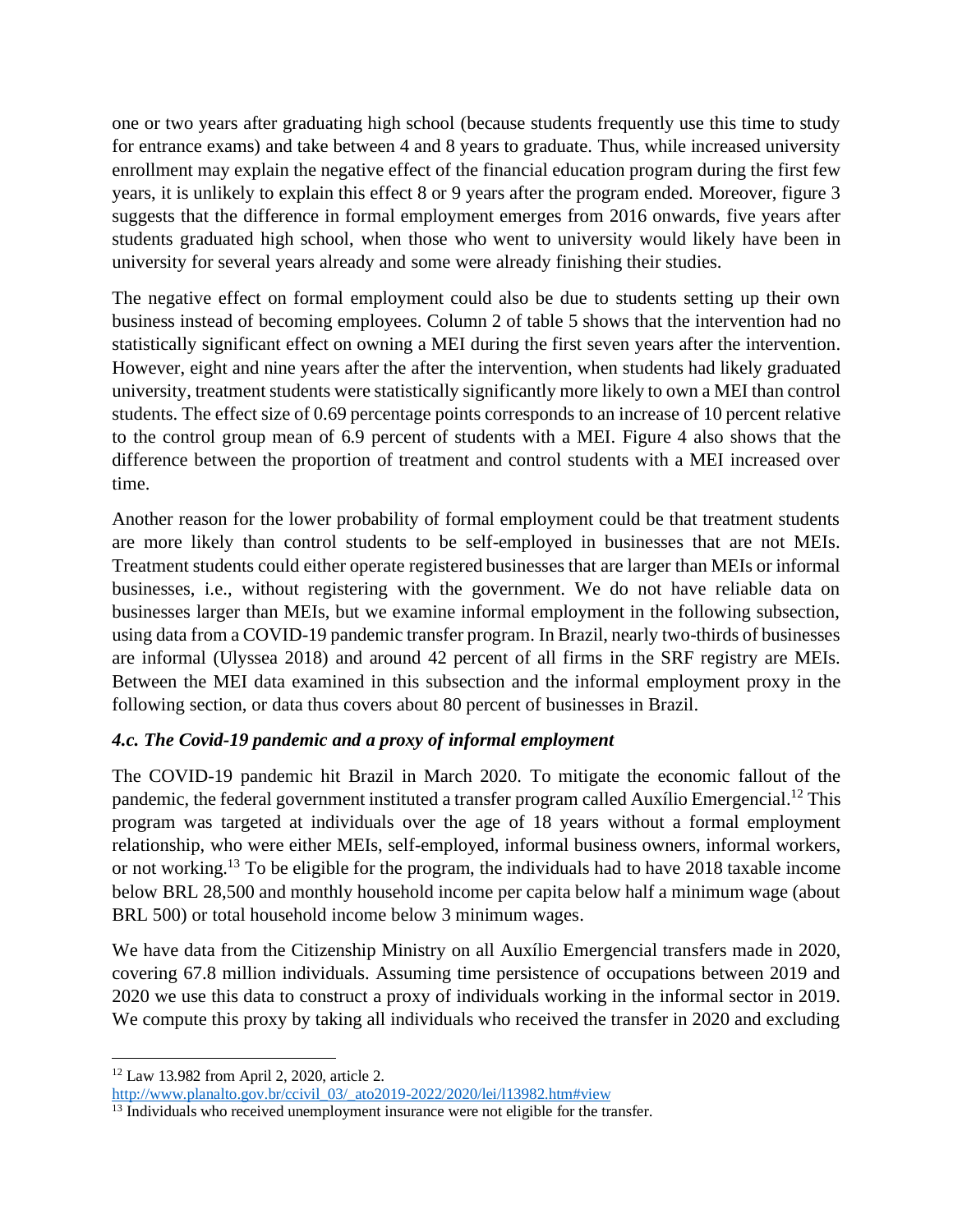those that belonged, in 2019, to occupation categories that we can track directly through data housed at the BCB, as follows

$$
I_{i,2019} = \begin{cases} 1 \text{ if } \text{reception of } 2020 \text{ Auxílio Emergencial and not} \\ \begin{cases} \text{MEI in } 2019 \\ \text{DR} \text{B}} \\ \text{B}} \\ \text{b} \end{cases} \text{The RAIS in } 2019 \\ \text{Doherwise}
$$

We exclude MEIs since they are formally registered with the government. We exclude individuals in RAIS since these formal employees may not have been eligible for the Auxílio Emergencial transfer in the first place. Finally, we exclude beneficiaries of Programa Bolsa Família (PBF) $^{14}$ since these low-income individuals may be out of the labor force. The proxy thus includes informal employees (employees without a written contract who are not in RAIS), informal business owners (who did not register their business with the government) and the self-employed (individuals who do not have a registered business but file taxes under a self-employment regime).

Table 6 shows the effect of the financial education intervention on receiving the pandemic aid and on the informal proxy. Unlike the previous tables, the analysis here is done in a cross section, not a panel. The results indicate that once all controls are included, treatment students were 1.4 percentage points more likely to access the pandemic aid transfer than control students. About 38 percent of control students received pandemic aid transfers. Treatment students were also 1.1 percentage points more likely to be informal, but this coefficient is only statistically significant at the 10 percent level. We thus find weak evidence that the financial education intervention increased the share of students in the informal sector. Unfortunately, the data do not allow us to disentangle whether this increase comes from informal business owners or employees who are not registered with the government. However, given that the program lowered the share of students working as formal employees and increased the share of students running a formal microenterprise (MEI), we suspect that the increase is due to students running informal businesses.

### **5. Conclusion**

This paper measures the long-run effects of a high-school financial education program in Brazil on financial behavior and employment outcomes using a randomized control trial with close to 900 public high schools and administrative data on about 16,000 former students. Unlike the previous literature, including a paper on the short-run effects of the same program (Bruhn et al 2016), which has studied the effects of school financial education for up to one or two years after the programs ended, we follow students for up to nine years after leaving high school.

While some have argued that the long-run effects of high-school education would be declining or zero as students forget what they have learned, we find lasting effects. In fact, the effect on use of expensive sources of credit goes from being positive in the short-run to being negative in the long-

<sup>&</sup>lt;sup>14</sup> PBF is a cash transfer program for families with monthly per capita income up to BRL 89.00 (extreme poverty) and between BRL 89.01 and BRL 178.00 (poverty), if they had children under 18 years old.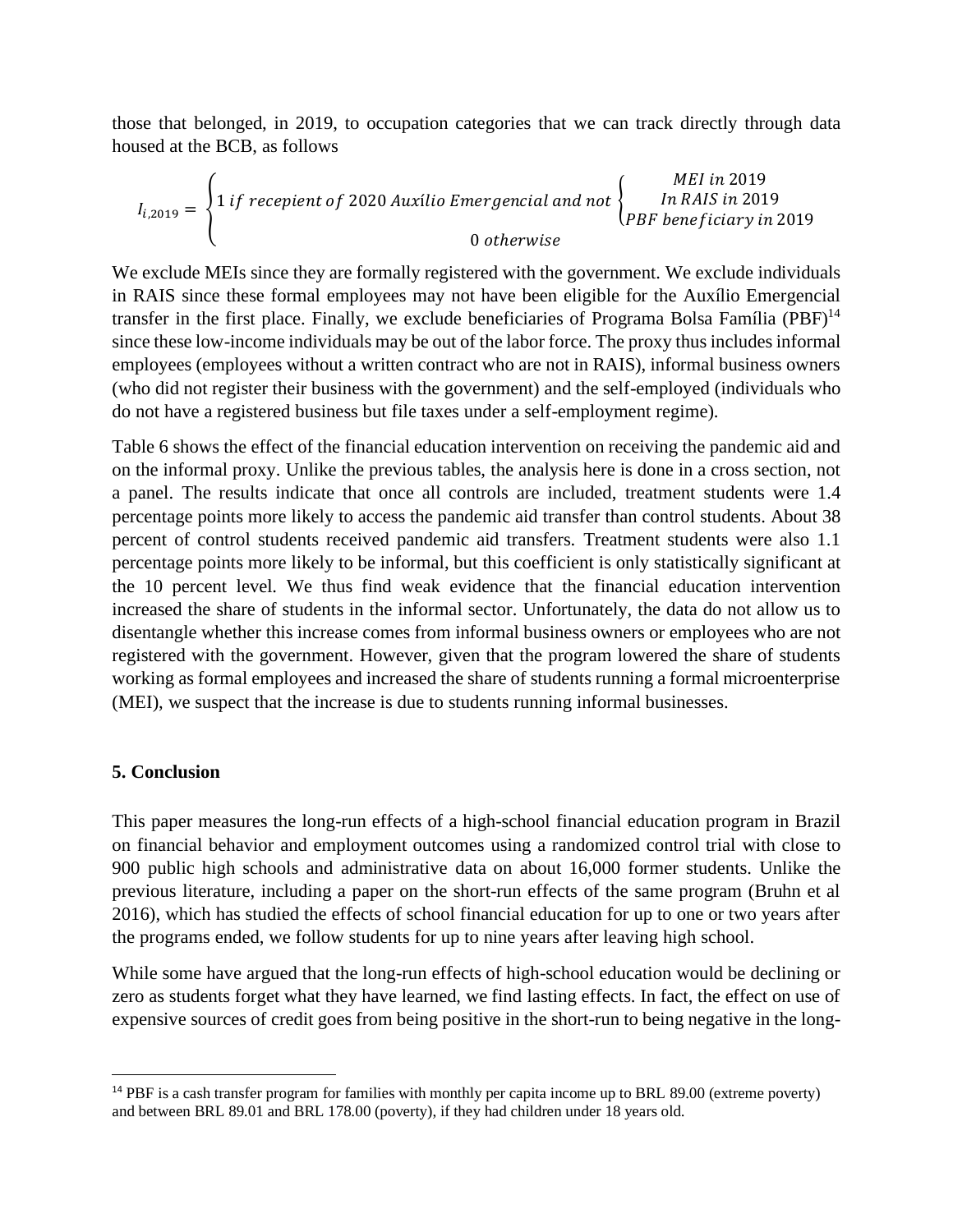run. That is, in the long-run treated students are less likely to use expensive sources of credit than control students, although the opposite was true in the short-run.

We also observe long-run effects on labor market outcomes. Students are less likely to work as formal employees and more likely to have formal microenterprises. These effects may be attributed to the fact that the financial education program was comprehensive and included modules on work and entrepreneurship.

## **References**

Bruhn, M., Ibarra, G.L., and McKenzie, D. 2014. "The Minimal Impact of a Large-scale Financial Education Program in Mexico City." *Journal of Development Economics* 108: 184– 189.

Bruhn, M., Leão, L. de S., Legovini, A., Marchetti, R., and Zia, B. 2016. "The Impact of High School Financial Education: Evidence from a Large-Scale Evaluation in Brazil." *American Economic Journal: Applied Economics* 8(4): 256–295.

Chioda L, Contreras-Loya, D., Gertler, P., and Carney, D. 2021. "Making Entrepreneurs: Returns to Training Youth in Hard Versus Soft Business Skills." NBER Working Paper No. 28845.

Entorf, H. and Hou, J. 2018. "Financial Education for the Disadvantaged? A Review." SAFE Working Paper No. 205

Fernandes, D., Lynch, Jr., J.G., and Netemeyer, R.G. 2014. "Financial Literacy, Financial Education, and Downstream Financial Behaviors." *Management Science* 60(8): 1861–1883.

Frisancho, V. 2021. "Is School-Based Financial Education Effective? Immediate and Long-Lasting Impacts on Students and Teachers." Mimeo. Inter-American Development Bank.

Garber, G., Mian, A., Ponticelli, J. and A. Sufi. 2019. "Household Debt and Recession in Brazil". *Handbook of U.S. Consumer Economics*.

Kaiser, T. and Menkoff, L. 2020. "Financial Education in Schools: A Meta-Analysis of Experimental Studies." *Economics of Education Review* 78.

Lusardi, A., Mitchell, O. S., and Curto, V. 2010. "Financial Literacy among the Young." *Journal of Consumer Affairs* 44(2): 358–380.

Lührmann, M., Serra-Garcia, M., and Winter, J. 2018. "The Impact of Financial Education on Adolescents' Intertemporal Choices." *American Economic Journal: Economic Policy* 10(3), 309–332.

OECD. 2015. National Strategies for Financial Education. OECD/INFE Policy Handbook, [https://www.oecd.org/finance/National-Strategies-Financial-Education-Policy-Handbook.pdf.](https://www.oecd.org/finance/National-Strategies-Financial-Education-Policy-Handbook.pdf)

Ogden, Timothy. 2019. "More states are forcing students to study personal finance. It's a waste of time." The Washington Post. April 29.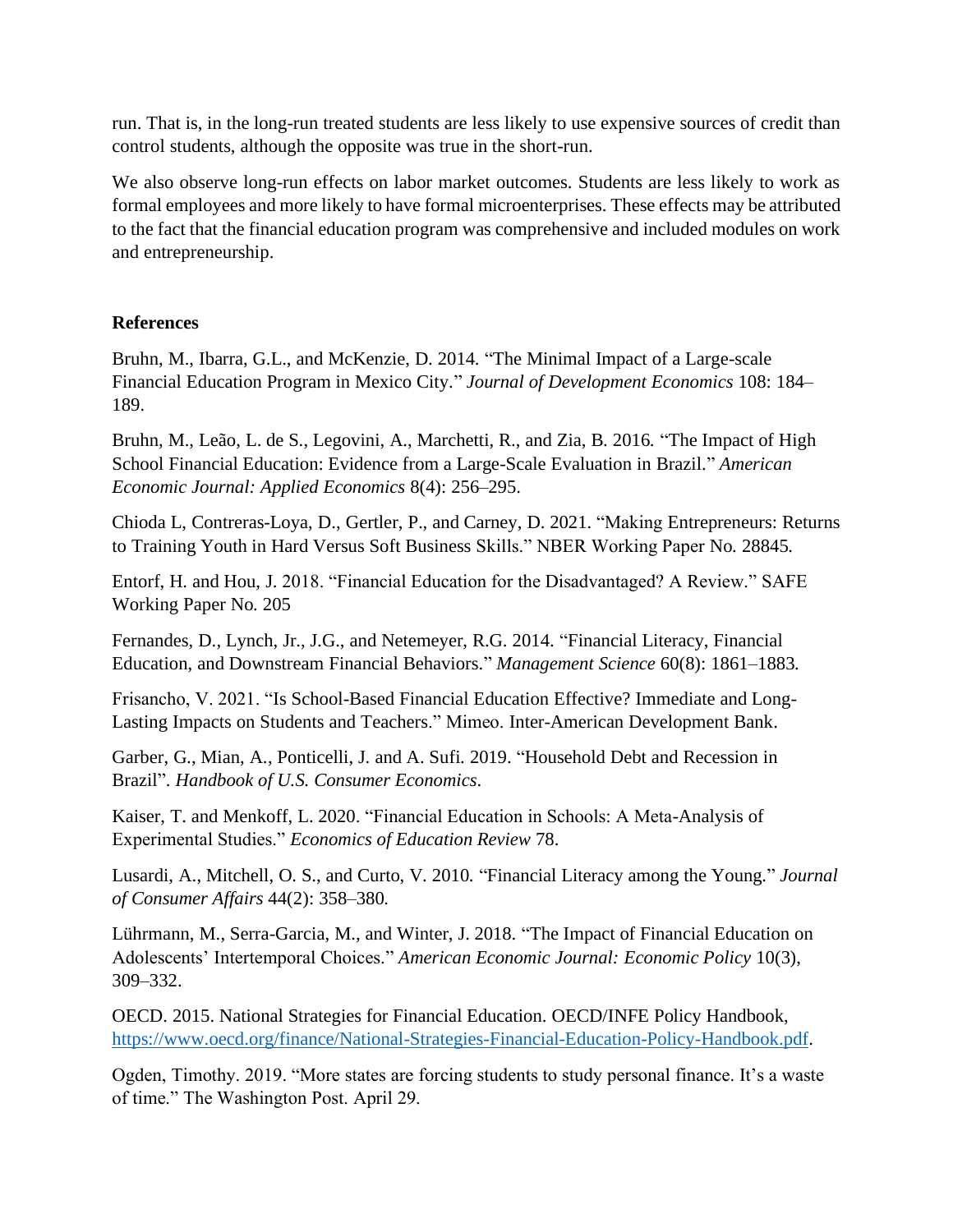[https://www.washingtonpost.com/outlook/2019/04/23/more-states-are-forcing-students-study](https://www.washingtonpost.com/outlook/2019/04/23/more-states-are-forcing-students-study-personal-finance-its-waste-time/?noredirect=on&utm_term=.bf42822750ba)[personal-finance-its-waste-time/?noredirect=on&utm\\_term=.bf42822750ba](https://www.washingtonpost.com/outlook/2019/04/23/more-states-are-forcing-students-study-personal-finance-its-waste-time/?noredirect=on&utm_term=.bf42822750ba)

Ulyssea, Gabriel. 2018. "Firms, Informality, and Development: Theory and Evidence from Brazil." *American Economic Review* 108(8): 2015–2047.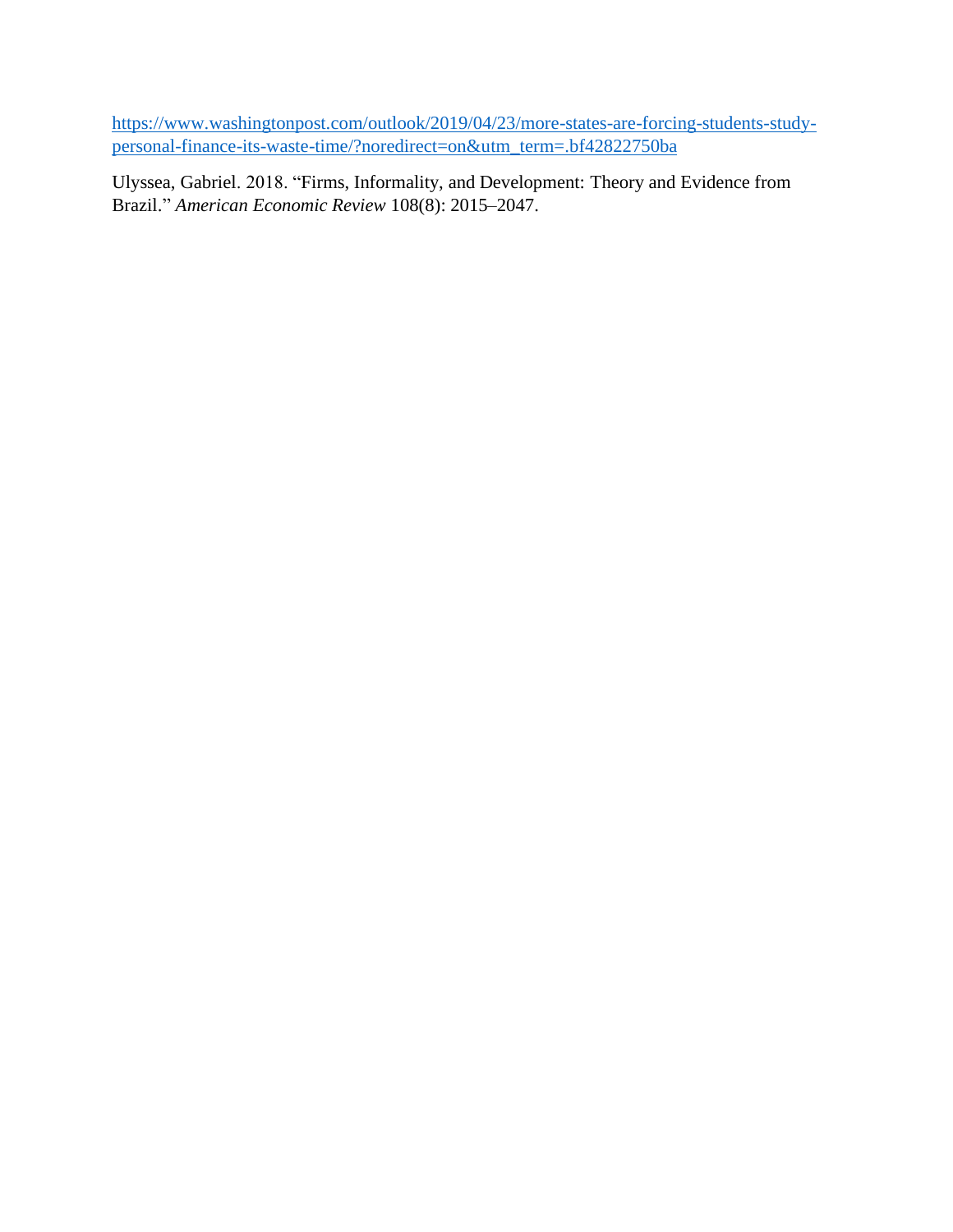**Figure 1: Students Holding Accounts at Financial Institutions over Time**



Notes: This figure shows the proportion of students in our sample that have an account with a financial institution for 2008 to 2020, using monthly administrative data from the Registry of Clients of the Financial System (CCS), housed at the Central Bank of Brazil (BCB).



**Figure 2: Credit Usage over Time**

Notes: This figure shows the proportion of students in our sample that have positive credit balances, using monthly administrative data from the Credit Registry System (SCR), housed at the Central Bank of Brazil (BCB).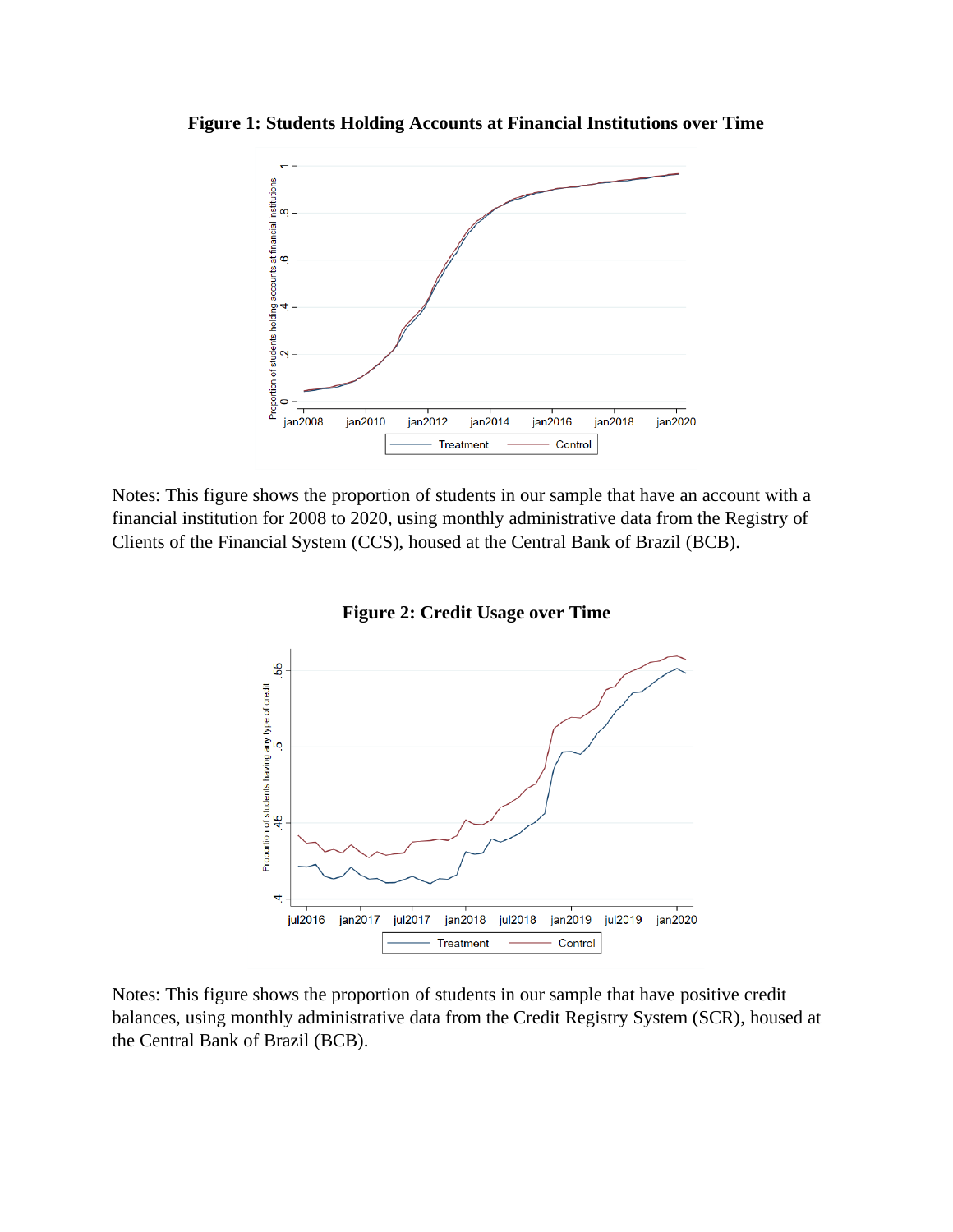

Notes: This figure shows the proportion of students in our sample that have a formal employment relationship, using monthly administrative data from RAIS, housed at the Central Bank of Brazil (BCB).



**Figure 4: Students with Formal Microenterprises over Time**

Notes: This figure shows the proportion of students in our sample who own an individual microentrepreneur firm (MEI), using monthly administrative data from the SRF registry of firms, housed at the Central Bank of Brazil (BCB). Data before April 2015 is omitted from the graph for confidentiality reasons since it contains less than 100 individuals with a MEI in each group.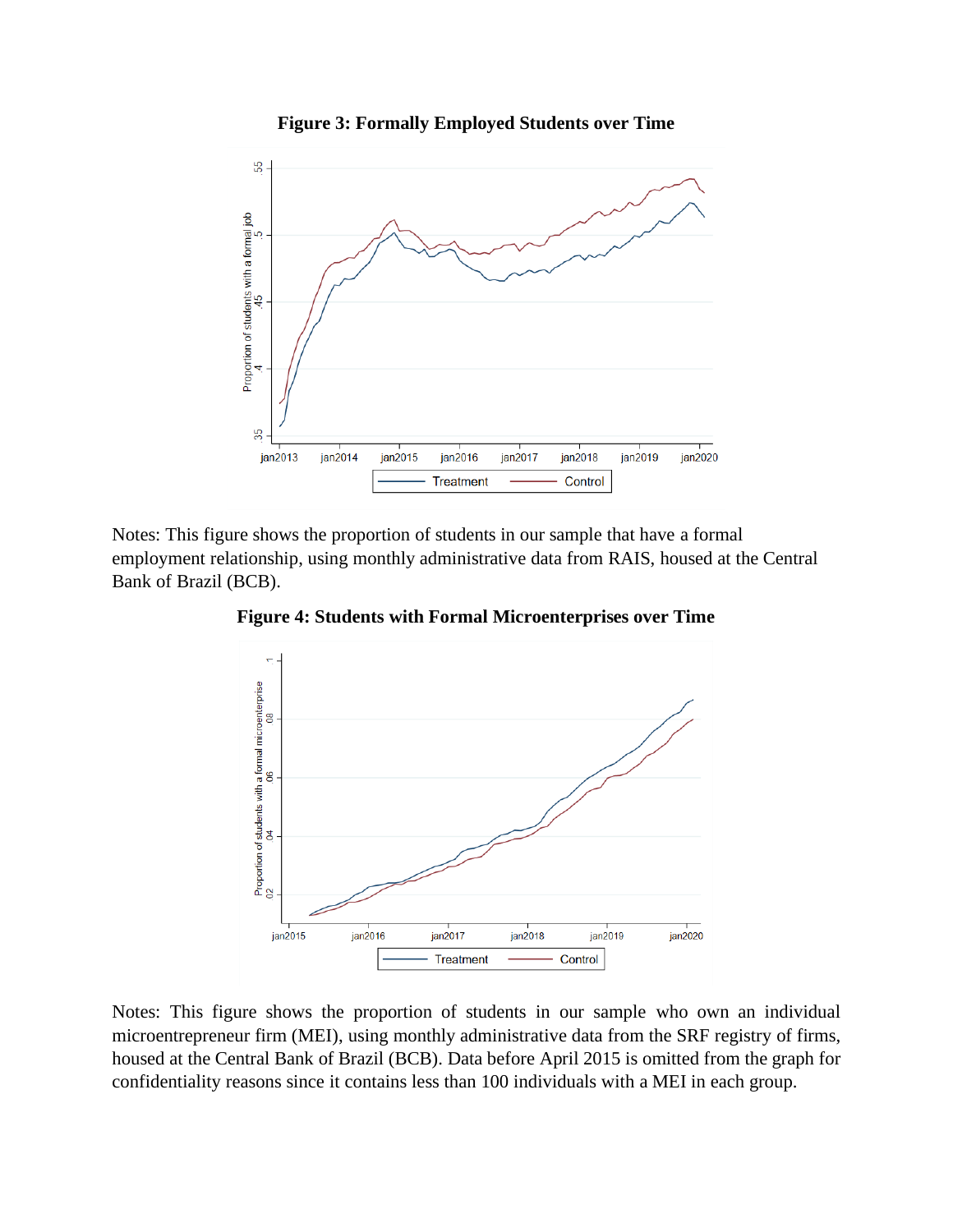|                                                       | <b>Table 1 - Baseline Summary Statistics</b> |                       |                 |               |        |                                  |                                    |  |  |  |
|-------------------------------------------------------|----------------------------------------------|-----------------------|-----------------|---------------|--------|----------------------------------|------------------------------------|--|--|--|
|                                                       | Number of<br>schools                         | Number of<br>students | Control<br>Mean | Control<br>SD | Mean   | Treatment Treatment<br><b>SD</b> | Difference in<br><b>Means Test</b> |  |  |  |
|                                                       | (1)                                          | (2)                   | (3)             | (4)           | (5)    | (6)                              | (7)                                |  |  |  |
| Panel A: School-level variables (administrative data) |                                              |                       |                 |               |        |                                  |                                    |  |  |  |
| Number of students in school (2008)                   | 886                                          |                       | 642.59          | 462.08        | 680.92 | 515.91                           | 0.245                              |  |  |  |
| Number of teachers in school (2008)                   | 764                                          |                       | 37.53           | 24.15         | 38.40  | 25.80                            | 0.633                              |  |  |  |
| Grade-level dropout rate (2009)                       | 876                                          |                       | 11.08           | 11.23         | 11.71  | 11.74                            | 0.420                              |  |  |  |
| Grade-level passing rate (2009)                       | 876                                          |                       | 68.02           | 15.98         | 67.86  | 15.94                            | 0.878                              |  |  |  |
| Panel B: 2010 baseline survey data                    |                                              |                       |                 |               |        |                                  |                                    |  |  |  |
| Student is female                                     | 886                                          | 15,925                | 0.54            |               | 0.56   |                                  | $0.034$ **                         |  |  |  |
| Mother attended secondary school                      | 886                                          | 15,710                | 0.47            |               | 0.46   |                                  | 0.413                              |  |  |  |
| Father attended secondary school                      | 884                                          | 15,641                | 0.43            |               | 0.43   |                                  | 0.697                              |  |  |  |
| Student has failed at least one school year           | 886                                          | 15,667                | 0.27            |               | 0.29   |                                  | 0.283                              |  |  |  |
| Student's family receives Bolsa Familia cash transfer | 886                                          | 15,828                | 0.31            |               | 0.34   |                                  | 0.157                              |  |  |  |
| Student has computer with Internet at home            | 886                                          | 15,704                | 0.50            |               | 0.51   |                                  | 0.423                              |  |  |  |
| Student has some form of income                       | 883                                          | 14,969                | 0.64            |               | 0.66   |                                  | $0.077*$                           |  |  |  |
| Student is unemployed                                 | 883                                          | 14,966                | 0.32            |               | 0.32   |                                  | 0.720                              |  |  |  |
| Financial proficiency score                           | 886                                          | 15,939                | 50.73           | 15.02         | 51.25  | 14.74                            | 0.277                              |  |  |  |
| Saves money for future purchases                      | 883                                          | 14,788                | 0.15            |               | 0.15   |                                  | 0.632                              |  |  |  |
| Intention to save index                               | 883                                          | 14,096                | 48.86           | 18.80         | 48.67  | 18.39                            | 0.606                              |  |  |  |
| Makes a list of expenses every month                  | 883                                          | 14,900                | 0.10            |               | 0.09   |                                  | 0.909                              |  |  |  |
| Negotiates prices or payment methods                  | 883                                          | 14,780                | 0.76            |               | 0.76   |                                  | 0.898                              |  |  |  |
| Financial autonomy index                              | 883                                          | 14,064                | 48.90           | 19.61         | 48.88  | 19.22                            | 0.952                              |  |  |  |

Notes: This table presents summary statistics from 2008 or 2009 administrative data and the 2010 baseline survey, for the long-term impact evaluation sample. This sample includes only students for whom we found a CPF (taxpayer identification number) based on name and age matching with administrative data from the Brazilian tax authority (SRF). \*\*\* p<0.01, \*\* p<0.05, \* p<0.1.

| <b>Table 2: Timeline</b>    |               |     |               |               |               |               |               |               |               |               |               |               |     |
|-----------------------------|---------------|-----|---------------|---------------|---------------|---------------|---------------|---------------|---------------|---------------|---------------|---------------|-----|
|                             |               |     |               |               |               |               |               |               |               |               |               |               |     |
| Year                        | $^{\prime}08$ | '09 | $^{\prime}10$ | $^{\prime}11$ | $^{\prime}12$ | $^{\prime}13$ | $^{\prime}14$ | $^{\prime}15$ | $^{\prime}16$ | $^{\prime}17$ | $^{\prime}18$ | $^{\prime}19$ | '20 |
| Intervention                |               |     | X             | X             |               |               |               |               |               |               |               |               |     |
| <b>Baseline</b>             |               |     | Χ             |               |               |               |               |               |               |               |               |               |     |
| Follow-up 1                 |               |     | Χ             |               |               |               |               |               |               |               |               |               |     |
| Follow-up 2                 |               |     |               | X             |               |               |               |               |               |               |               |               |     |
| CCS financial accounts data | x             | X   | x             | X             | x             | X             | X             | X             | X             | X             | X             | X             | X   |
| SCR credit data             |               |     |               |               |               |               |               |               | X             | X             | X             | X             | X   |
| RAIS employment data        |               |     |               |               |               | X             | X             | X             | X             | X             | x             | X             | X   |
| MEI entrepreneurship data   |               |     |               |               | x             | X             | X             | X             | X             | X             | x             | X             | X   |
| Average student age         | 14            | 15  | 16            | 17            | 18            | 19            | 20            | 21            | 22            | 23            | 24            | 25            | 26  |

Note: Baseline, follow-up 1 and follow-up 2 refer to the short-term impact evaluation.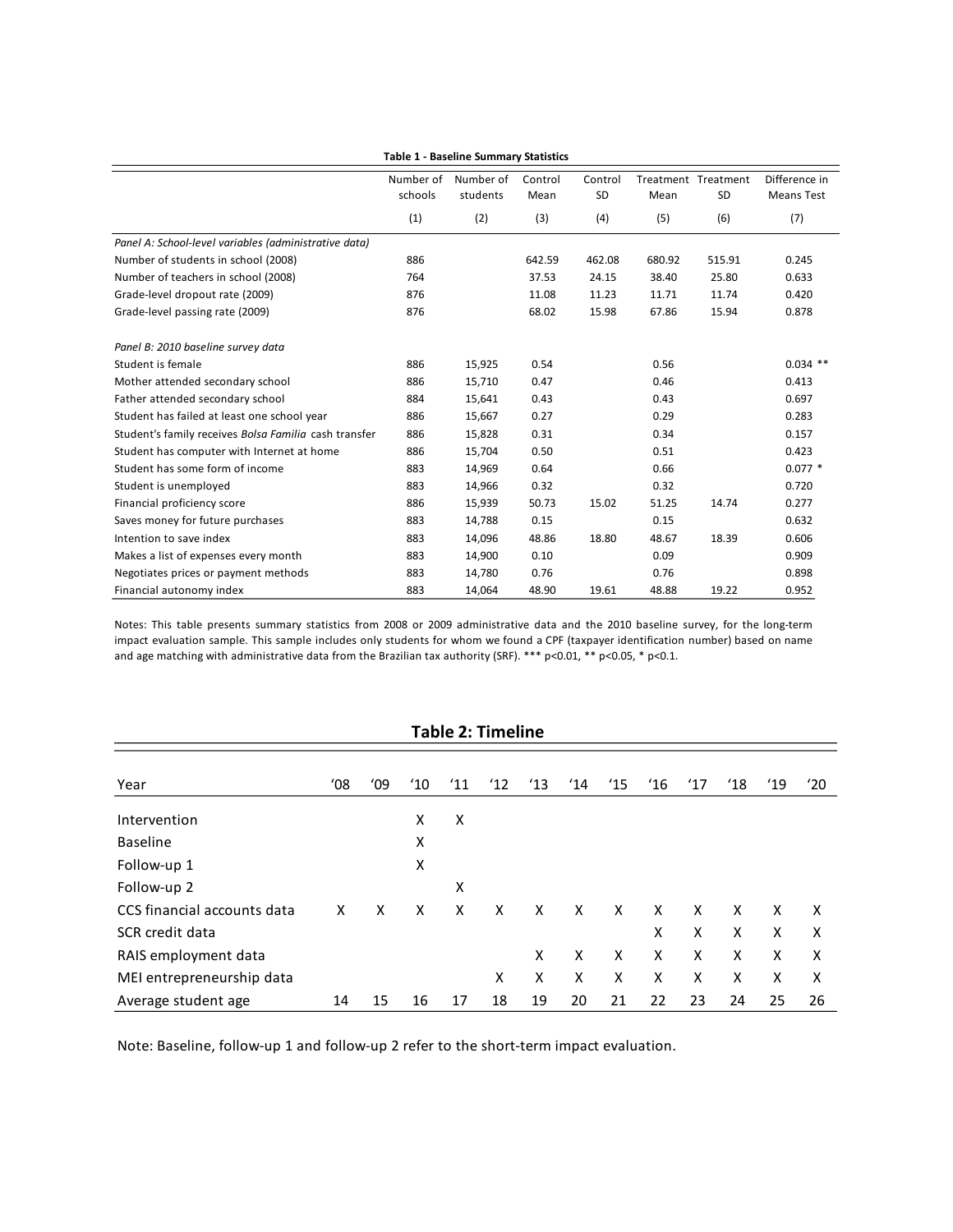|                                                                                       | Has an account at a financial institution |                                  |  |  |  |
|---------------------------------------------------------------------------------------|-------------------------------------------|----------------------------------|--|--|--|
|                                                                                       | Pre-intervention (2008 and 2009)          | Post-intervention (2012 to 2020) |  |  |  |
|                                                                                       | (1)                                       | (2)                              |  |  |  |
| Panel A - No controls                                                                 |                                           |                                  |  |  |  |
| Treatment school                                                                      | $-0.00344$                                | $-0.00615$                       |  |  |  |
|                                                                                       | (0.00403)                                 | (0.00580)                        |  |  |  |
| $R^2$                                                                                 | 0.014                                     | 0.154                            |  |  |  |
| Panel B - With school pair dummies                                                    | $-0.00458$                                |                                  |  |  |  |
| <b>Treatment school</b>                                                               | (0.00298)                                 | $-0.00271$                       |  |  |  |
|                                                                                       |                                           | (0.00378)                        |  |  |  |
| $R^2$                                                                                 | 0.044                                     | 0.186                            |  |  |  |
| Panel C - With school pair dummies and student gender                                 |                                           |                                  |  |  |  |
| <b>Treatment school</b>                                                               | $-0.00417$                                | $-0.00183$                       |  |  |  |
|                                                                                       | (0.00298)                                 | (0.00378)                        |  |  |  |
| $R^2$                                                                                 | 0.046                                     | 0.191                            |  |  |  |
| Panel D - With school pair dummies, student gender and time varying treatment effects |                                           |                                  |  |  |  |
| Treatment school x (2012 to 2018)                                                     |                                           | $-0.00243$                       |  |  |  |
|                                                                                       |                                           | (0.00411)                        |  |  |  |
| Treatment school x (2019 to 2020)                                                     |                                           | 0.00179                          |  |  |  |
|                                                                                       |                                           | (0.00429)                        |  |  |  |
| R <sub>2</sub>                                                                        |                                           | 0.191                            |  |  |  |
| F-test p-value (effect equal in both periods)                                         |                                           | 0.3820                           |  |  |  |
| Observations (students x month)                                                       | 382,560                                   | 1,562,120                        |  |  |  |
| Number of students                                                                    | 15,940                                    | 15,940                           |  |  |  |
| Number of months                                                                      | 24                                        | 98                               |  |  |  |
| Number of schools                                                                     | 886                                       | 886                              |  |  |  |
| Dependent variable mean in control group                                              |                                           |                                  |  |  |  |
| Full sample                                                                           | 0.069                                     | 0.847                            |  |  |  |
| 2012 to 2018                                                                          |                                           | 0.828                            |  |  |  |
| 2019 to 2020                                                                          |                                           | 0.959                            |  |  |  |

#### **Table 3 - Long-Term Effects on Holding Accounts at Financial Institutions**

Notes: This table presents OLS regression results for the impact of the financial education program on holding accounts at financial institutions. Column 1 shows results for the pre-intervention period (2008 and 2009). Column 2 shows results for the post-intervention period (2012 to 2020). The outcome variable is an indicator variable equal to 1 if the student has an account at a financial institution, according to administrative data from the Registry of Clients of the Financial System (CCS), housed at the Brazilian Central Bank (BCB). Panel A presents regressions of the outcome on a treatment dummy, controlling for state by month fixed effects. Panel B controls additionally for school pair dummies, and panel C controls further for student gender. Panel D breaks the treatment effects into two time periods: 2012 to 2018, when students may still be in university, and 2019 and 2020, when most students have entered the labor market, using all controls. 2020 data includes only January and February (pre COVID-19 pandemic in Brazil). Robust standard errors, clustered at the school level, are in parentheses. \*\*\* p<0.01, \*\* p<0.05, \* p<0.1.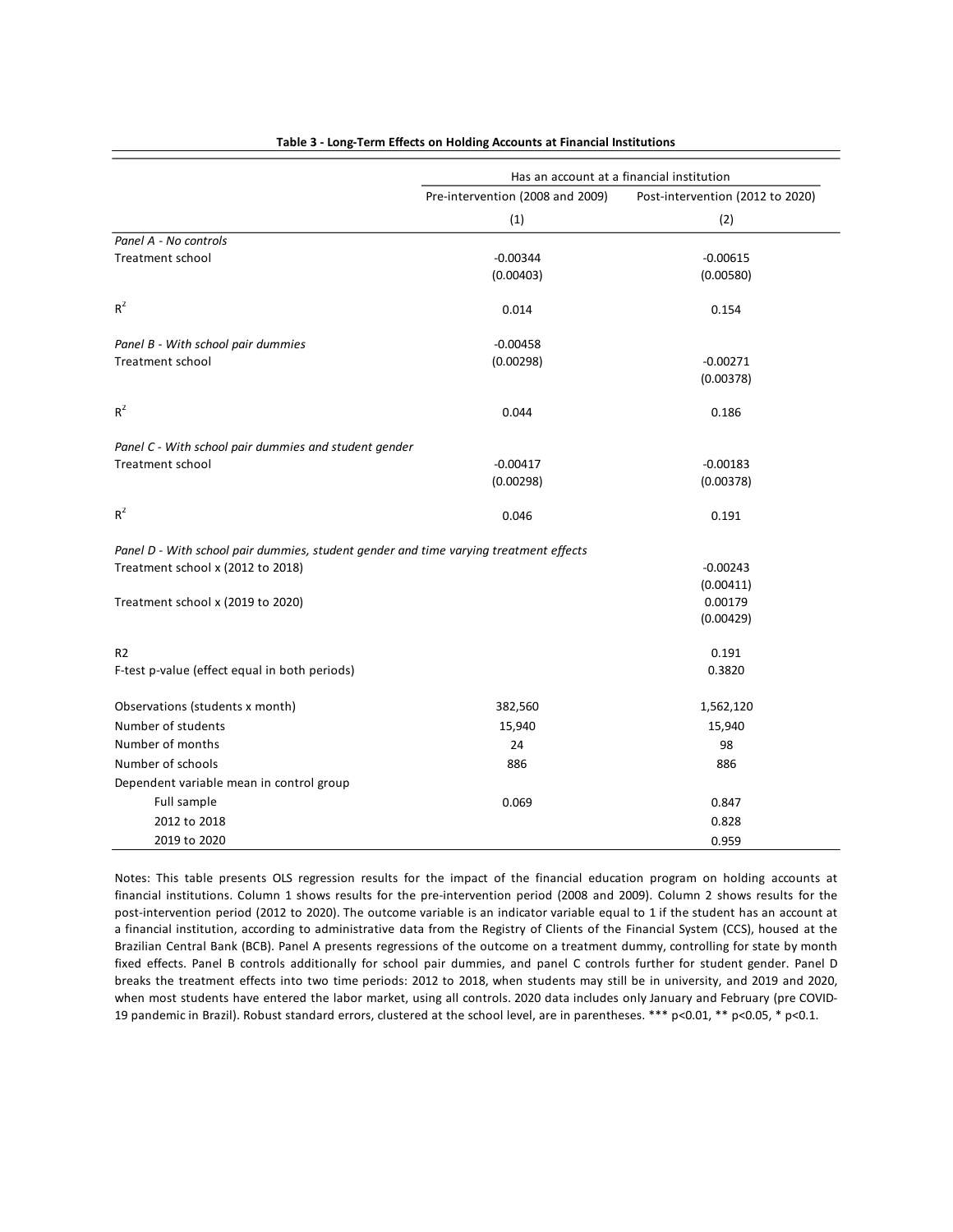|                                                                                       | Any type of<br>credit     | Credit card<br>Credit card<br>purchases |                          | Overdrafts                 | Non-payroll             | Auto                    | Payroll                 |
|---------------------------------------------------------------------------------------|---------------------------|-----------------------------------------|--------------------------|----------------------------|-------------------------|-------------------------|-------------------------|
|                                                                                       | (1)                       | (2)                                     | (3)                      | (4)                        | (5)                     | (6)                     | (7)                     |
| Panel A - No controls                                                                 |                           |                                         |                          |                            |                         |                         |                         |
| <b>Treatment school</b>                                                               | $-0.0187***$<br>(0.00670) | $-0.0163**$<br>(0.00656)                | $-0.0135**$<br>(0.00526) | $-0.00948***$<br>(0.00346) | $-0.00271$<br>(0.00264) | $-0.00161$<br>(0.00286) | $-0.00272$<br>(0.00244) |
| $R^2$                                                                                 | 0.020                     | 0.018                                   | 0.005                    | 0.015                      | 0.003                   | 0.006                   | 0.003                   |
| Panel B - With school pair dummies                                                    |                           |                                         |                          |                            |                         |                         |                         |
| Treatment school                                                                      | $-0.0206***$              | $-0.0181***$                            | $-0.0142***$             | $-0.00964***$              | $-0.00321$              | $-0.00279$              | $-0.00191$              |
|                                                                                       | (0.00493)                 | (0.00488)                               | (0.00350)                | (0.00248)                  | (0.00203)               | (0.00218)               | (0.00174)               |
| $R^2$                                                                                 | 0.040                     | 0.039                                   | 0.025                    | 0.030                      | 0.015                   | 0.023                   | 0.024                   |
| Panel C - With school pair dummies and student gender                                 |                           |                                         |                          |                            |                         |                         |                         |
| Treatment school                                                                      | $-0.0196***$              | $-0.0175***$                            | $-0.0142***$             | $-0.00900$ ***             | $-0.00294$              | $-0.00215$              | $-0.00172$              |
|                                                                                       | (0.00494)                 | (0.00490)                               | (0.00351)                | (0.00247)                  | (0.00203)               | (0.00218)               | (0.00174)               |
| $R^2$                                                                                 | 0.044                     | 0.041                                   | 0.025                    | 0.034                      | 0.017                   | 0.030                   | 0.025                   |
| Panel D - With school pair dummies, student gender and time varying treatment effects |                           |                                         |                          |                            |                         |                         |                         |
| Treatment school x (2016 to 2018)                                                     | $-0.0208$ ***             | $-0.0200$ ***                           | $-0.0143***$             | $-0.00874***$              | $-0.00175$              | $-0.00243$              | $-0.00231$              |
|                                                                                       | (0.00527)                 | (0.00510)                               | (0.00398)                | (0.00269)                  | (0.00218)               | (0.00242)               | (0.00179)               |
| Treatment school x (2019 to 2020)                                                     | $-0.0171**$               | $-0.0121*$                              | $-0.0139***$             | $-0.00957**$               | $-0.00556*$             | $-0.00153$              | $-0.000413$             |
|                                                                                       | (0.00673)                 | (0.00676)                               | (0.00465)                | (0.00382)                  | (0.00310)               | (0.00286)               | (0.00243)               |
| R2                                                                                    | 0.044                     | 0.041                                   | 0.025                    | 0.034                      | 0.017                   | 0.030                   | 0.025                   |
| F-test p-value (effect equal in both<br>periods)                                      | 0.562                     | 0.205                                   | 0.924                    | 0.834                      | 0.229                   | 0.760                   | 0.382                   |
| Observations (student x month)                                                        | 717,300                   | 717,300                                 | 717,300                  | 717,300                    | 717,300                 | 717,300                 | 717,300                 |
| Number of students                                                                    | 15,940                    | 15,940                                  | 15,940                   | 15,940                     | 15,940                  | 15,940                  | 15,940                  |
| Number of months                                                                      | 45                        | 45                                      | 45                       | 45                         | 45                      | 45                      | 45                      |
| Number of schools                                                                     | 886                       | 886                                     | 886                      | 886                        | 886                     | 886                     | 886                     |
| Dependent variable mean in control group                                              |                           |                                         |                          |                            |                         |                         |                         |
| Full sample                                                                           | 0.478                     | 0.344                                   | 0.230                    | 0.111                      | 0.061                   | 0.054                   | 0.036                   |
| 2012 to 2018                                                                          | 0.449                     | 0.315                                   | 0.225                    | 0.101                      | 0.055                   | 0.051                   | 0.033                   |
| 2019 to 2020                                                                          | 0.543                     | 0.406                                   | 0.242                    | 0.133                      | 0.074                   | 0.061                   | 0.043                   |
|                                                                                       |                           |                                         |                          |                            |                         |                         |                         |

#### **Table 4 - Long-Term Effects on Credit Usage**

Notes: This table presents OLS regression results for the impact of the financial education program on using credit. The outcome variables come from administrative data from the Credit Registry System (SCR), housed at the Brazilian Central Bank (BCB) and are defined as follows: an indicator variable equal to 1 if the student has a positive balance for any type of credit (column 1); an indicator variable equal to 1 if the student has a positive balance in credit card purchases (column 2); an indicator variable equal to 1 if the student has a positive balance in revolving credit card credit or interest paying installment plans (column 3); an indicator variable equal to 1 if the student has a positive balance in overdrafts (column 4); an indicator variable equal to 1 if the student has a positive balance in non-payroll loans (column 5); an indicator variable equal to 1 if the student has a positive balance in auto loans (column 6); and an indicator variable equal to 1 if the student has a positive balance in payroll loans (column 7). Panel A presents regressions of the outcome on a treatment dummy, controlling for state by month fixed effects. Panel B controls additionally for school pair dummies, and panel C controls further for student gender. Panel D breaks the treatment effects into two time periods: 2016 to 2018, when students may still be in university, and 2019 and 2020, when most students have entered the labor market, using all controls. 2020 data includes only January and February (pre COVID-19 pandemic in Brazil). Robust standard errors, clustered at the school level, are in parentheses. \*\*\* p<0.01, \*\* p<0.05, \* p<0.1.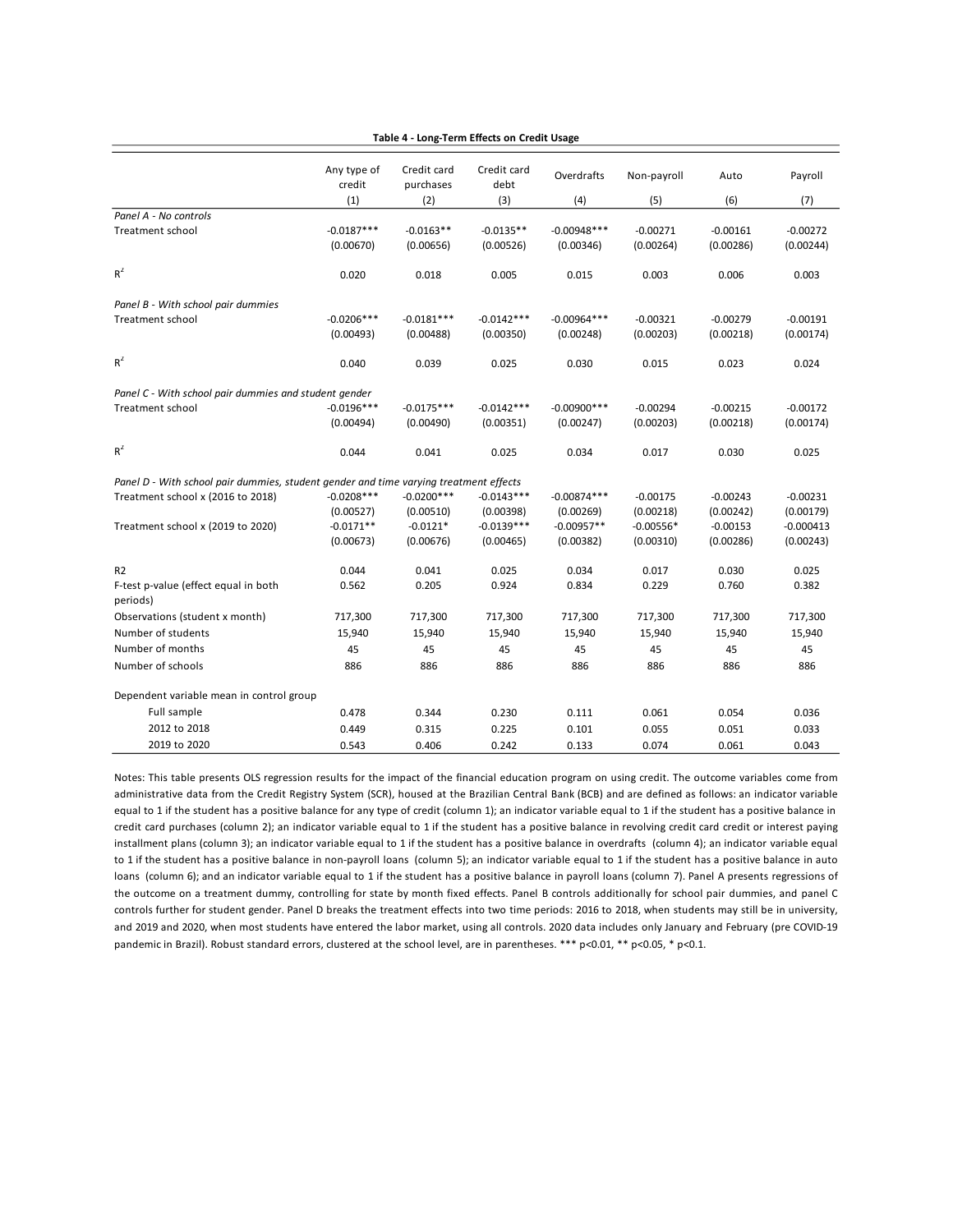|                                                                                       | Formally employed | Owns microenterprise (MEI) |
|---------------------------------------------------------------------------------------|-------------------|----------------------------|
|                                                                                       | (1)               | (2)                        |
| Panel A - No controls                                                                 |                   |                            |
| <b>Treatment school</b>                                                               | $-0.0177**$       | 0.00171                    |
|                                                                                       | (0.00711)         | (0.00170)                  |
| $R^2$                                                                                 | 0.016             | 0.022                      |
| Panel B - With school pair dummies                                                    |                   |                            |
| <b>Treatment school</b>                                                               | $-0.0140***$      | 0.00171                    |
|                                                                                       | (0.00475)         | (0.00135)                  |
| $R^2$                                                                                 | 0.041             | 0.034                      |
| Panel C - With school pair dummies and student gender                                 |                   |                            |
| <b>Treatment school</b>                                                               | $-0.0122**$       | 0.00181                    |
|                                                                                       | (0.00479)         | (0.00135)                  |
| $R^2$                                                                                 | 0.052             | 0.034                      |
| Panel D - With school pair dummies, student gender and time varying treatment effects |                   |                            |
| Treatment school x (2012 to 2018)                                                     | $-0.0112**$       | 0.000970                   |
|                                                                                       | (0.00495)         | (0.00126)                  |
| Treatment school x (2019 to 2020)                                                     | $-0.0173***$      | 0.00689**                  |
|                                                                                       | (0.00659)         | (0.00349)                  |
| $R^2$                                                                                 | 0.052             | 0.034                      |
| F-test p-value (effect equal in both periods)                                         | 0.3030            | 0.065                      |
| Observations (student x month)                                                        | 1,370,840         | 1,562,120                  |
| Number of students                                                                    | 15,940            | 15,940                     |
| Number of months                                                                      | 86                | 98                         |
| Number of schools                                                                     | 886               | 886                        |
| Dependent variable mean in control group                                              |                   |                            |
| Full sample                                                                           | 0.495             | 0.027                      |
| 2012 to 2018                                                                          | 0.488             | 0.020                      |
| 2019 to 2020                                                                          | 0.535             | 0.069                      |

**Table 5 - Long-Term Effects on Formal Employment and Microenterprise Ownership**

Notes: This table presents OLS regression results for the impact of the financial education program on labor market outcomes. The outcome variables come from administrative data housed at the BCB and are defined as follows: an indicator variable equal to 1 if the student has a formal employment relationship according to RAIS (column 1); an indicator variable equal to 1 if the student owns an individual microentrepreneur firm (MEI) according to the SRF registry of firms (column 2). Panel A presents regressions of the outcome on a treatment dummy, controlling for state by month fixed effects. Panel B controls additionally for school pair dummies, and panel C controls further for student gender. Panel D breaks the treatment effects into two time periods: 2012 to 2018, when students may still be in university, and 2019 and 2020, when most students have entered the labor market, using all controls. 2020 data includes only January and February (pre COVID-19 pandemic in Brazil). Robust standard errors, clustered at the school level, are in parentheses. \*\*\* p<0.01, \*\* p<0.05, \* p<0.1.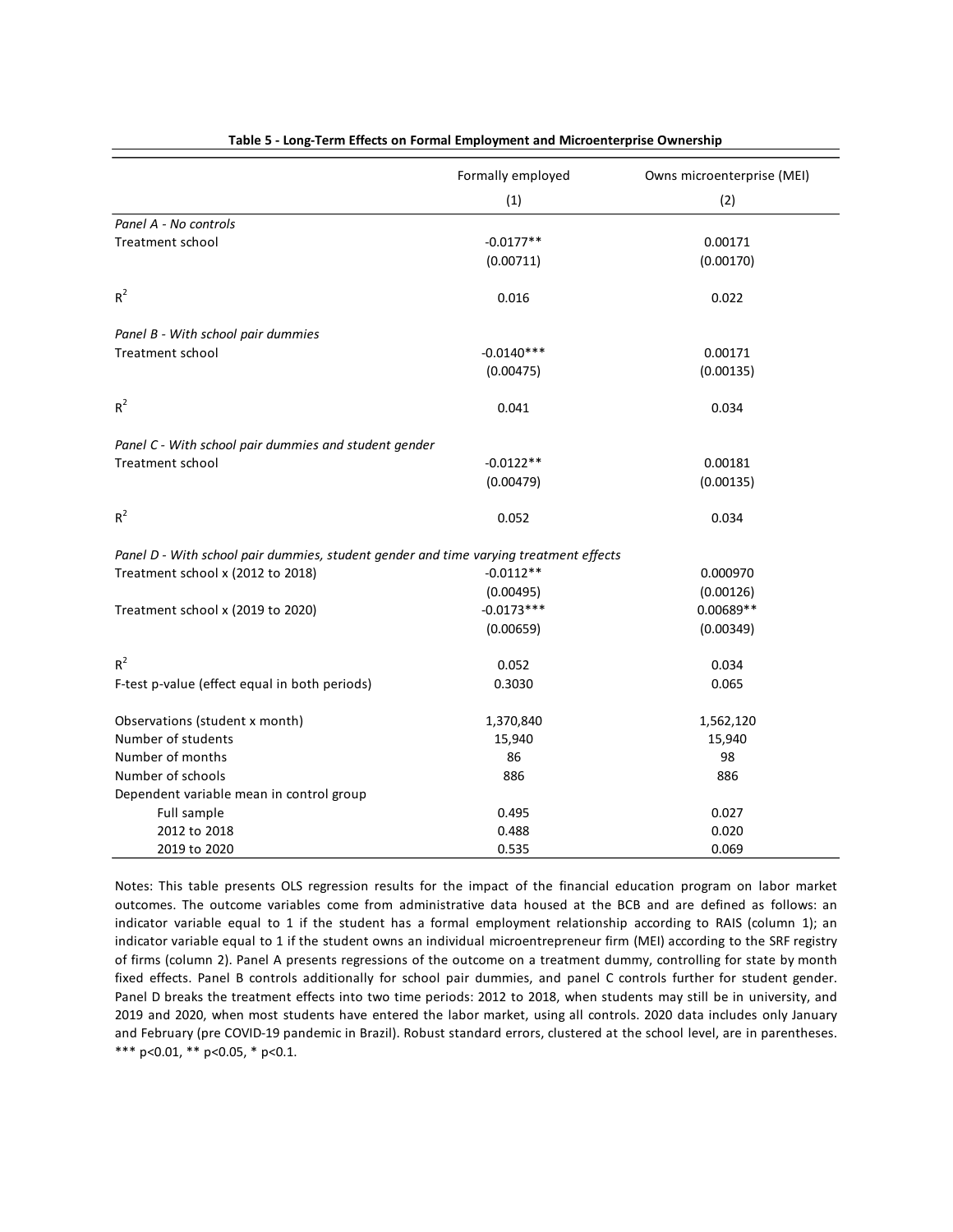|                                                       | Pandemic aid (2020) | Informal proxy (2019) |  |
|-------------------------------------------------------|---------------------|-----------------------|--|
|                                                       | (1)                 | (2)                   |  |
| Panel A - No controls                                 |                     |                       |  |
| Treatment school                                      | $0.0185**$          | $0.0156**$            |  |
|                                                       | (0.00873)           | (0.00756)             |  |
| $R^2$                                                 | 0.010               | 0.003                 |  |
| Panel B - With school pair dummies                    |                     |                       |  |
| Treatment school                                      | $0.0155**$          | $0.0112*$             |  |
|                                                       | (0.00649)           | (0.00586)             |  |
| $R^2$                                                 | 0.046               | 0.035                 |  |
| Panel C - With school pair dummies and student gender |                     |                       |  |
| Treatment school                                      | $0.0137**$          | $0.0106*$             |  |
|                                                       | (0.00650)           | (0.00588)             |  |
| $R^2$                                                 | 0.057               | 0.036                 |  |
| Observations (students)                               | 15,940              | 15,940                |  |
| Number of schools                                     | 886                 | 886                   |  |
| Dependent variable mean in control group              | 0.383               | 0.255                 |  |

**Table 6 - Long-Term Effects on Informal Employment**

Notes: This table presents cross-sectional OLS regression results for the impact of the financial education program on a proxy for being informally employed. The outcome variables are: an indicator variable equal to 1 if the student received a government pandemic aid transfer (Auxílio Emergencial) in 2020; and an indicator variable equal to 1 if the student is classified as informally employed in 2019 using a proxy calculation that sets the pandemic aid transfer indicator variable to zero if the student owned a formal microenterprise (MEI), was formally employed according to RAIS, or was a beneficiary of PBF cash transfers, indicating the student may have been out of the labor force (column 2). Panel A presents panel regressions of outcome on a treatment dummy, controlling for state fixed effects. Panel B controls additionally for school pair dummies, and panel C controls further for student gender. Robust standard errors, clustered at the school level, are in parentheses. \*\*\* p<0.01, \*\* p<0.05, \* p<0.1.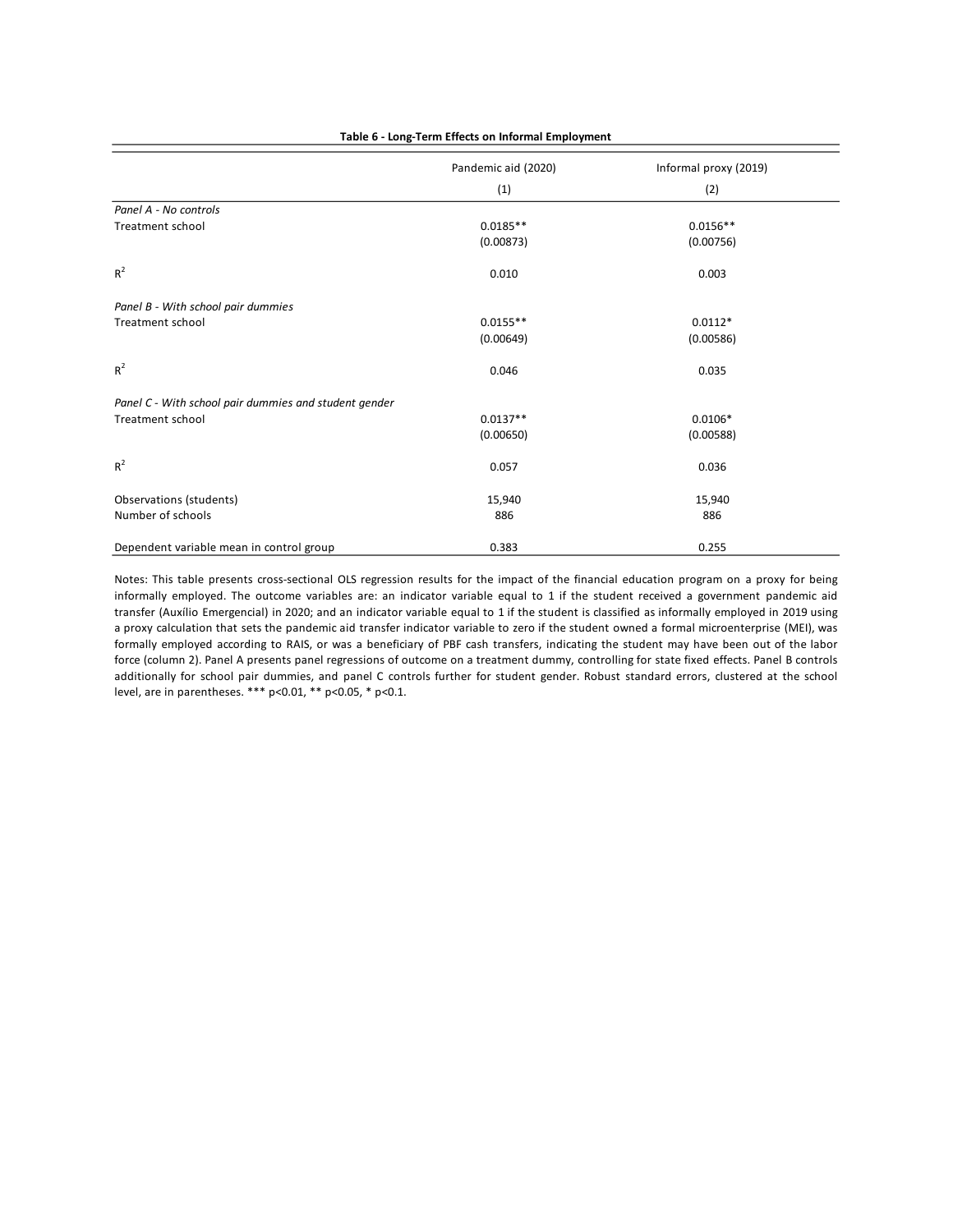## Appendix

|                                                                                    | <b>Financial Proficiency Score</b>          |            |             |             |  |  |  |  |  |
|------------------------------------------------------------------------------------|---------------------------------------------|------------|-------------|-------------|--|--|--|--|--|
|                                                                                    | Short-term IE sample<br>Long-term IE sample |            |             |             |  |  |  |  |  |
|                                                                                    | Follow-up 1 Follow-up 2                     |            | Follow-up 1 | Follow-up 2 |  |  |  |  |  |
|                                                                                    | (1)                                         | (2)        | (3)         | (4)         |  |  |  |  |  |
| Panel A. No controls                                                               |                                             |            |             |             |  |  |  |  |  |
| Treatment school                                                                   | $4.266***$                                  | $3.294***$ | $4.744***$  | 4.295***    |  |  |  |  |  |
|                                                                                    | (0.574)                                     | (0.574)    | (0.619)     | (0.688)     |  |  |  |  |  |
| $R^2$                                                                              | 0.021                                       | 0.012      | 0.026       | 0.020       |  |  |  |  |  |
| Panel B. With school pair dummies                                                  |                                             |            |             |             |  |  |  |  |  |
| Treatment school                                                                   | $4.173***$                                  | $3.237***$ | $4.645***$  | $4.134***$  |  |  |  |  |  |
|                                                                                    | (0.396)                                     | (0.394)    | (0.433)     | (0.525)     |  |  |  |  |  |
| $R^2$                                                                              | 0.182                                       | 0.171      | 0.201       | 0.190       |  |  |  |  |  |
| Panel C. With school pair dummies, baseline dependent variable, and student gender |                                             |            |             |             |  |  |  |  |  |
| Treatment school                                                                   | $3.793***$                                  | $3.049***$ | $4.173***$  | $3.770***$  |  |  |  |  |  |
|                                                                                    | (0.299)                                     | (0.352)    | (0.320)     | (0.432)     |  |  |  |  |  |
| $R^2$                                                                              | 0.449                                       | 0.318      | 0.494       | 0.436       |  |  |  |  |  |
| N                                                                                  | 18,276                                      | 18,953     | 10,776      | 7,859       |  |  |  |  |  |
| Number of schools                                                                  | 852                                         | 847        | 841         | 783         |  |  |  |  |  |
| Dependent variable mean in control group                                           | 56.050                                      | 59.045     | 57.195      | 59.915      |  |  |  |  |  |
| Dependent variable SD in control group                                             | 14.808                                      | 14.866     | 15.022      | 15.374      |  |  |  |  |  |

#### **Table A1 - Short-Term Effects on Students' Financial Proficiency by Sample**

Notes: This table presents OLS regression results for the impact of the financial education program on student financial proficiency. Columns 1 and 2 replicate the results found in the original sample used in Bruhn et al. (2016). Columns 3 and 4 use the sample of students for whom we found <sup>a</sup> CPF (taxpayer identification number) based on name and age matching with administrative data from the Brazilian tax authority (SRF). The number of students and schools included in each sample fluctuate across waves because of student turnover. The outcome variable is a student financial proficiency score, which aggregates financial knowledge questions included in a survey on a 0-100 scale. Panel A presents crosssectional regressions of outcome on <sup>a</sup> treatment dummy with no controls. Panel B controls for school pair dummies, and panel C additionally controls for the baseline value of the dependent variable as well as student gender. When baseline outcomes have missing values, they are replaced by zero and a dummy variable indicating such missing values is included. Robust standard errors, clustered at the school level, are in parentheses. \* p<0.10, \*\* p<0.05, \*\*\* p<0.01.